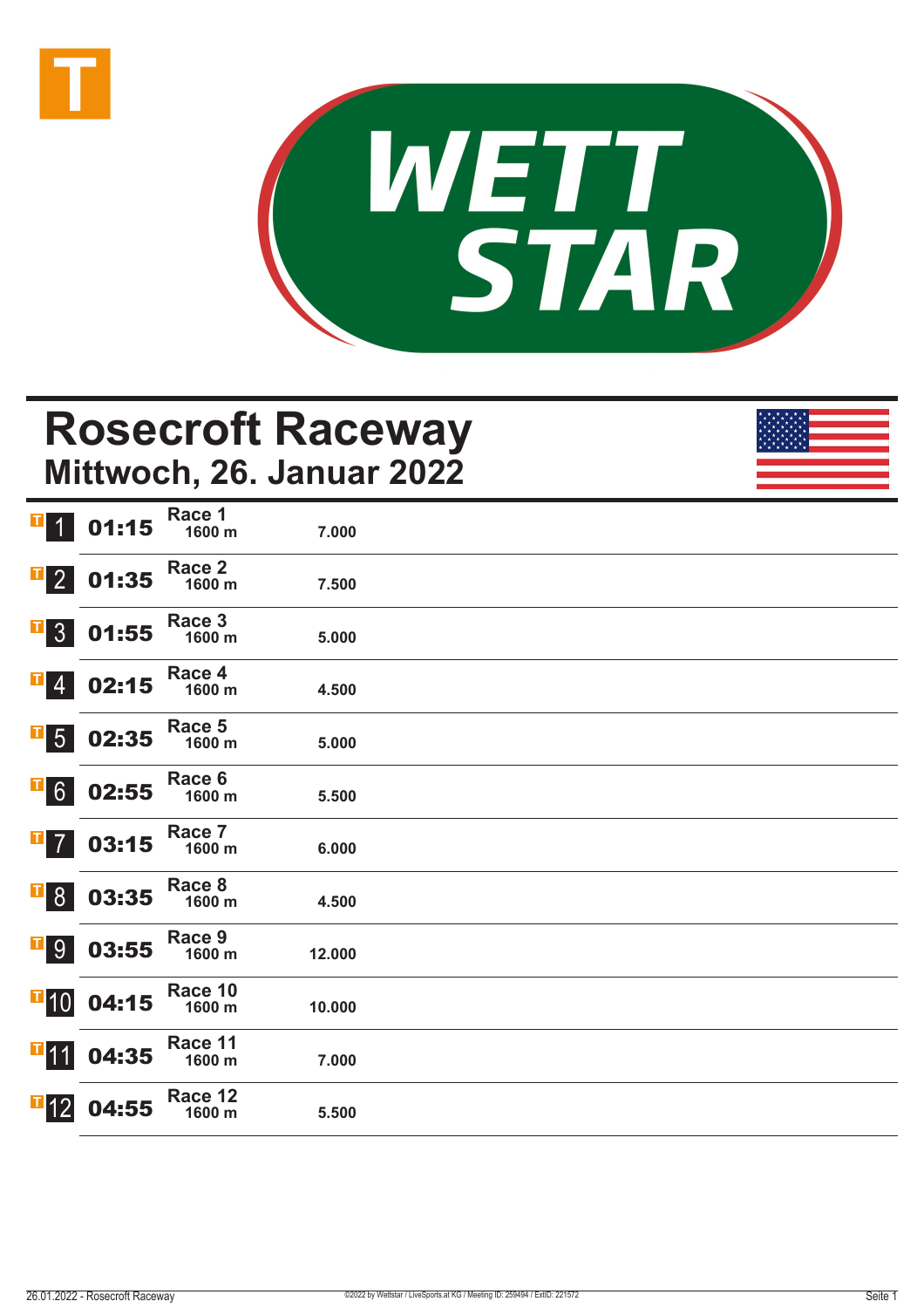| 26.01.2022 - Rosecroft Racewav                                                                                                                                                                                                                                                                                                                                            |                                                                        |                                                                                                                                                                                                                                                                                                                                                               |                                                                                                                         | Rennen#9                                                                                                                                                                                                                                                                                                                                 |                                                                                       |                                                                                                                                                                                                                                                                                                                                                       |                                                                                                                  |                                                                                                |                                                                                                                                                                                                                                                                                                                                                                                     | Seite 2                                            |  |
|---------------------------------------------------------------------------------------------------------------------------------------------------------------------------------------------------------------------------------------------------------------------------------------------------------------------------------------------------------------------------|------------------------------------------------------------------------|---------------------------------------------------------------------------------------------------------------------------------------------------------------------------------------------------------------------------------------------------------------------------------------------------------------------------------------------------------------|-------------------------------------------------------------------------------------------------------------------------|------------------------------------------------------------------------------------------------------------------------------------------------------------------------------------------------------------------------------------------------------------------------------------------------------------------------------------------|---------------------------------------------------------------------------------------|-------------------------------------------------------------------------------------------------------------------------------------------------------------------------------------------------------------------------------------------------------------------------------------------------------------------------------------------------------|------------------------------------------------------------------------------------------------------------------|------------------------------------------------------------------------------------------------|-------------------------------------------------------------------------------------------------------------------------------------------------------------------------------------------------------------------------------------------------------------------------------------------------------------------------------------------------------------------------------------|----------------------------------------------------|--|
| <b>WANN STARTET IHR PFERD</b>                                                                                                                                                                                                                                                                                                                                             |                                                                        |                                                                                                                                                                                                                                                                                                                                                               |                                                                                                                         |                                                                                                                                                                                                                                                                                                                                          |                                                                                       |                                                                                                                                                                                                                                                                                                                                                       |                                                                                                                  |                                                                                                |                                                                                                                                                                                                                                                                                                                                                                                     |                                                    |  |
| A Lady Sizzling<br>Aint Got A Home<br>Alexa Play<br>Alexis' Fraternity<br>Always A Blue Sky<br>Artful Deal<br>Arts And Flowers<br><b>Ashtons Artillery</b><br>Auntmilly'smartini<br><b>Beach Boutique</b><br>Bet You Im Rockin<br><b>Bettor Trix N</b><br>Bo Breeze<br>Breadcrumb Income<br>Callmegaga<br>Camon Ban<br>Cams Tomahawk<br>Caribbean Sam-Nin<br>Church Choir | 3<br>8<br>$\overline{2}$<br>10<br>11<br>10<br>10<br>6<br>12<br>3<br>12 | Cole On The Beach<br>Common Parlance<br>Cops N Robbers<br>Dee Dee Kay<br>Emma's Enigma<br><b>Explosive Drama</b><br>Fair Glider<br><b>Finding Terror</b><br>Fire By The Sea<br>Flashazz N<br>Flip N Roll<br>Foolish Terror<br>Gaareat Gaazoo<br><b>Get Real Rusty</b><br>Good To Go<br>Gorgeous Road<br>Half A Virgin<br>Hawaiian Cando<br>Headsaregonna Turn | 6<br>9<br>3<br>3<br>12<br>12<br>5<br>11<br>11<br>$\overline{7}$                                                         | Hey Siri<br>Hilarious Lou<br>Hot To Channel<br>I Say No More<br>I'm Two Soxy<br>Into The Night<br><b>Isette Hanover</b><br>Isle Of Dreams<br>Jackie's Express<br>Jeannies Blue Line<br>Jenora N<br>Lady Sophia<br>Late Night Joke<br>Lifeisbutadream<br>Lima Illusion<br>Lincoln's Girl N<br>Lloyd's All In<br>Lydia<br>Lyons Softassilk | 8<br>6<br>2<br>12<br>8<br>10<br>4<br>$\overline{2}$<br>6<br>12<br>10<br>6<br>10       | Madiba<br>Miss Choptank<br>Mosconi Hanover<br>Need Ur Opinion<br>Noseybugga<br>Play Like Shirley<br>Psychic Blue Chip<br>Puddin N Pie<br>Rah Rah Blue Chip<br>Regil Tempest<br>Rockin Remi<br>Rockin The Shades<br>Rose Of Roses<br>Samantha's All In<br>Sheryl's She Shed<br>Shut The Door<br>Southwind Legend<br>Speed Ball Swagger<br>Sportjet Ray |                                                                                                                  | $\overline{4}$<br>10<br>$\overline{2}$<br>12<br>11<br>9<br>5<br>6<br>$\overline{2}$<br>8<br>11 | St Lads Maggie Mae<br>Stonebridge Honey<br>Sugarplum Bluechip<br>Summer Squall<br>Swanind Fastlane<br><b>Sweet N Toxic</b><br>The Golden Dragon<br><b>Ticket To Flv</b><br><b>Toodle's Power</b><br>Trv Line<br>Voss Volo<br><b>Walts Natty Datty</b><br><b>Warrior Wav</b><br>Waterboard<br>What That Is<br>Whateveryoulike<br>Whiskeyinmywater<br>Windsun Cobra<br>Wings Of Speed | 11<br>3<br>11<br>$\mathbf{Q}$<br>12<br>9<br>9<br>9 |  |
| <b>WANN STARTET IHR JOCKEY / FAHRER</b>                                                                                                                                                                                                                                                                                                                                   |                                                                        |                                                                                                                                                                                                                                                                                                                                                               |                                                                                                                         |                                                                                                                                                                                                                                                                                                                                          |                                                                                       |                                                                                                                                                                                                                                                                                                                                                       |                                                                                                                  |                                                                                                |                                                                                                                                                                                                                                                                                                                                                                                     |                                                    |  |
| <b>Brian Burton</b><br>Eric Davis<br>Jim Morand<br>Jonathan Roberts<br><b>Rick Still</b><br>Timmy Offutt                                                                                                                                                                                                                                                                  |                                                                        | 1,11,12<br>4, 6, 7, 8, 10, 11<br>2,7,8,9,11<br>1,2,4,5,6,7,8,9,10,11,12<br>2,3,4,6,8,9,11,12                                                                                                                                                                                                                                                                  | <b>Bryson Dunning</b><br>Frank Milby<br>John Gazzerro<br><b>Justin Vincent</b><br>Roger Plante Jr<br><b>Trae Porter</b> |                                                                                                                                                                                                                                                                                                                                          | 5.7<br>5,7,9,12<br>8<br>2,3,4,8,12<br>1,2,3,4,5,6,7,8,9,10,12<br>1,2,5,6,8,9,10,11,12 |                                                                                                                                                                                                                                                                                                                                                       | Cole Olsen<br>Jared Moyer<br>John Wagner<br>Kenneth Weckstein<br><b>Russell Foster</b><br><b>Trevor Stafford</b> |                                                                                                | 3.5<br>2,3,4,7,8,9,10,11,12<br>1,2,4,5,6,7,9,10<br>1,2,3,4,5,6,9,10,11,12                                                                                                                                                                                                                                                                                                           |                                                    |  |

## **WANN STARTET IHR TRAINER...**

| Arlene Cameron<br><b>Brian Malone</b><br>Charlene Sharpe<br>Cole Olsen<br>Eli Scott Jr<br><b>Howard Birney</b><br>Jeffery Clark<br>John Pvott<br><b>Justin Vincent</b><br>Kevin Altig<br>Paul Davis Jr<br><b>Scott Warnick</b> | 10 <sup>°</sup><br>2,8,11<br>2,8,12 | Basil Sapienza<br>Brian Tomlinson<br>Chris Scicluna<br>Darren Olsen<br>Eric Davis<br>J Thomas Armour<br>Jerry Nock<br>John Wagner<br>Katie Flaherty<br>Martin Davis<br><b>Phyllis Copeland</b><br>Shawn Murray | 10<br>2,4,8<br>6.7<br>3,5,6<br>1,2,3,4,5,6,7,8,9<br>10<br>10 | <b>Belinda Hughes</b><br><b>Brittany Bounds</b><br>Clyde Oglesby Jr<br>Deweese Butler<br>Eric Foster<br>Jared Moyer<br>John Cabot<br>Kenneth Schlotzhauer<br>Megan Roberts<br>Roberta Nikodemski<br>Sheldon Powell | 1.10.11.12<br>12<br>1,9<br>1,2,4,7,8,12 | Brian Burton<br>Bryson Dunning<br>Colby Hubble<br>Don Milby<br>Gary Crescenze<br>Jason Walters<br>John Gazzerro<br>Joseph Offutt<br>Kerry Welty<br>Michael Hall<br>Roger Hans<br>Timmy Offutt | 11.12<br>10<br>7,12<br>7,11,12<br>6,9<br>11.12<br>6,7,9<br>1,2,5,9,10<br>3,5<br>3,4,11,12 |
|--------------------------------------------------------------------------------------------------------------------------------------------------------------------------------------------------------------------------------|-------------------------------------|----------------------------------------------------------------------------------------------------------------------------------------------------------------------------------------------------------------|--------------------------------------------------------------|--------------------------------------------------------------------------------------------------------------------------------------------------------------------------------------------------------------------|-----------------------------------------|-----------------------------------------------------------------------------------------------------------------------------------------------------------------------------------------------|-------------------------------------------------------------------------------------------|
| <b>Trevor Stafford</b>                                                                                                                                                                                                         | 2,3,7,9                             | W Bib Roberts                                                                                                                                                                                                  | 6.7.11                                                       | W David Hill lii                                                                                                                                                                                                   |                                         |                                                                                                                                                                                               |                                                                                           |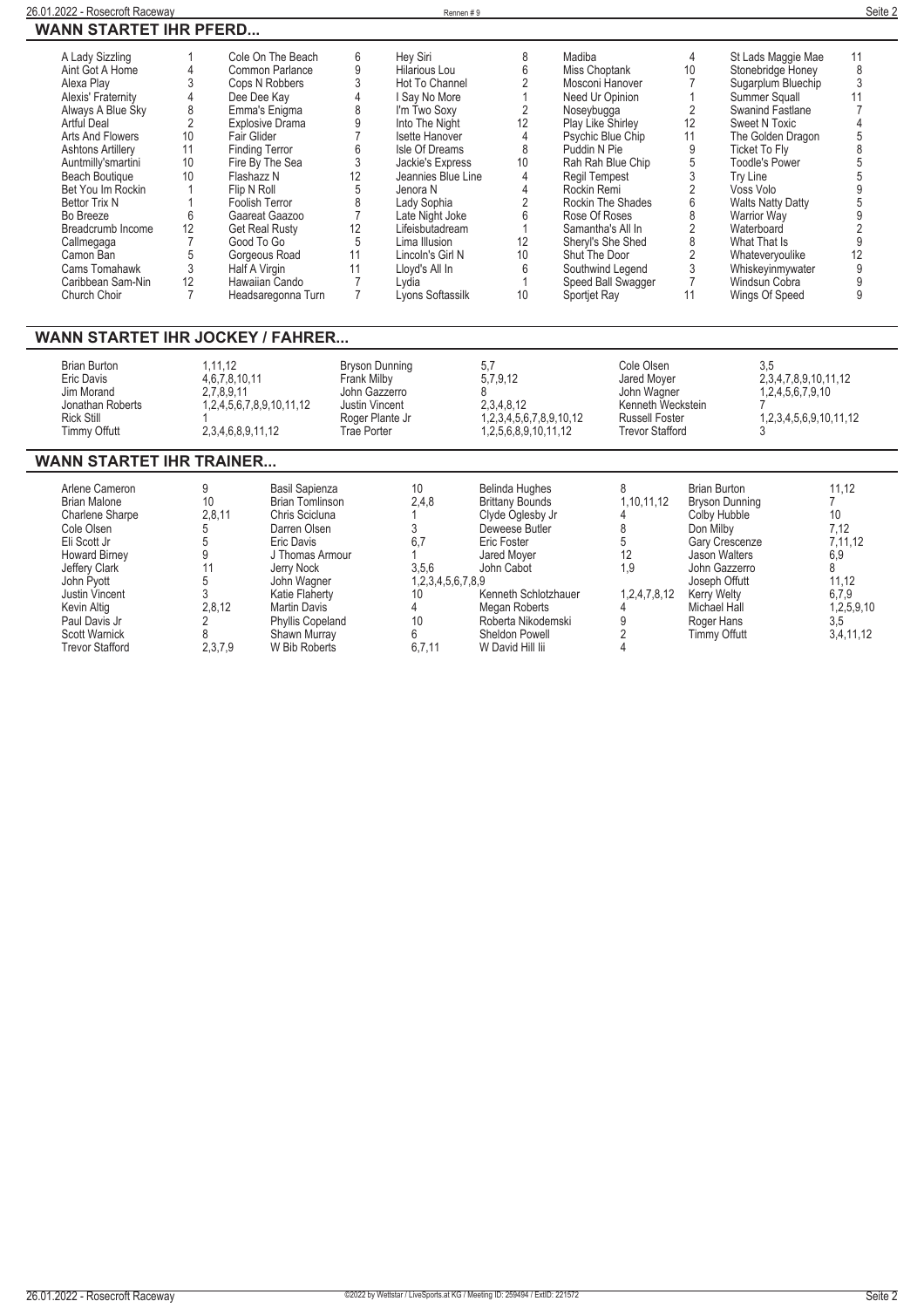**1600 m 7.000 Race 1**

**Rennpreis: 7.000 MARYLAND PREFERRED FILLIES & MARES NW \$4,000 LAST 4|STARTS OR TMR LESS THAN 81 ROSECROFT TRACKMAN|SELECTIONS: 1-2-5-4** 

| 01:15                  |                                                                                                                                                    | TRACKMAN SELECTIONS: 1-2-5-4 |
|------------------------|----------------------------------------------------------------------------------------------------------------------------------------------------|------------------------------|
| 1600                   |                                                                                                                                                    |                              |
| 1<br>81.6              | <b>Bettor Trix N</b><br>8j. grau S (Bettor's Delight - Tricky Woman)<br>Trainer: Chris Scicluna<br>Besitzer: Darren B Taylor, Mahtomedi,           |                              |
| ML: 35,0               | <b>Rick Still</b>                                                                                                                                  |                              |
| $\overline{2}$<br>81.6 | <b>Bet You Im Rockin</b><br>6j. rotbraun S (Rockin Amadeus - Zabette)<br>Trainer: John Wagner<br>Besitzer: John W Wagner, Centerville, M           |                              |
| ML: 45,0               | John Wagner                                                                                                                                        |                              |
| 3<br>77.1              | Lydia<br>7j. rotbraun S (Dream Away - Front Tier Power<br>Trainer: John Cabot<br>Besitzer: Melissa A Cabot, Galena, Md                             |                              |
| ML: 9,0                | <b>Russell Foster</b>                                                                                                                              |                              |
| 4<br>81.6              | Lifeisbutadream<br>6j. rotbraun S (Pet Rock - Nancys Lucky Lady)<br>Trainer: Brittany Bounds<br>Besitzer: Brittany N Bounds, Sharptown             |                              |
| ML: 55,0               | <b>Brian Burton</b>                                                                                                                                |                              |
| 5<br>77.1              | <b>Need Ur Opinion</b><br>5j. rotbraun S (Warrawee Needy - Opinionated<br><b>Trainer: Michael Hall</b><br>Besitzer: Michael P Hall, Ocean City, Md |                              |
| ML: 4,0                | <b>Jonathan Roberts</b>                                                                                                                            |                              |
| 6<br>68.0              | I Say No More<br>4j. rotbraun S (American Ideal - Blackjack Prin<br>Trainer: Kenneth Schlotzhauer<br>Besitzer: Kenneth Schlotzhauer, Easton        |                              |
| ML: 7,0                | Roger Plante Jr                                                                                                                                    |                              |
| 7<br>86.2              | A Lady Sizzling<br>8j. rotbraun S (Life Sizzles - Another Lady)<br>Trainer: J Thomas Armour<br>Besitzer: Green Valley Training, North E            |                              |
| ML: 11.0               | <b>Trae Porter</b>                                                                                                                                 |                              |
| Ergebnis:              | Quoten:                                                                                                                                            |                              |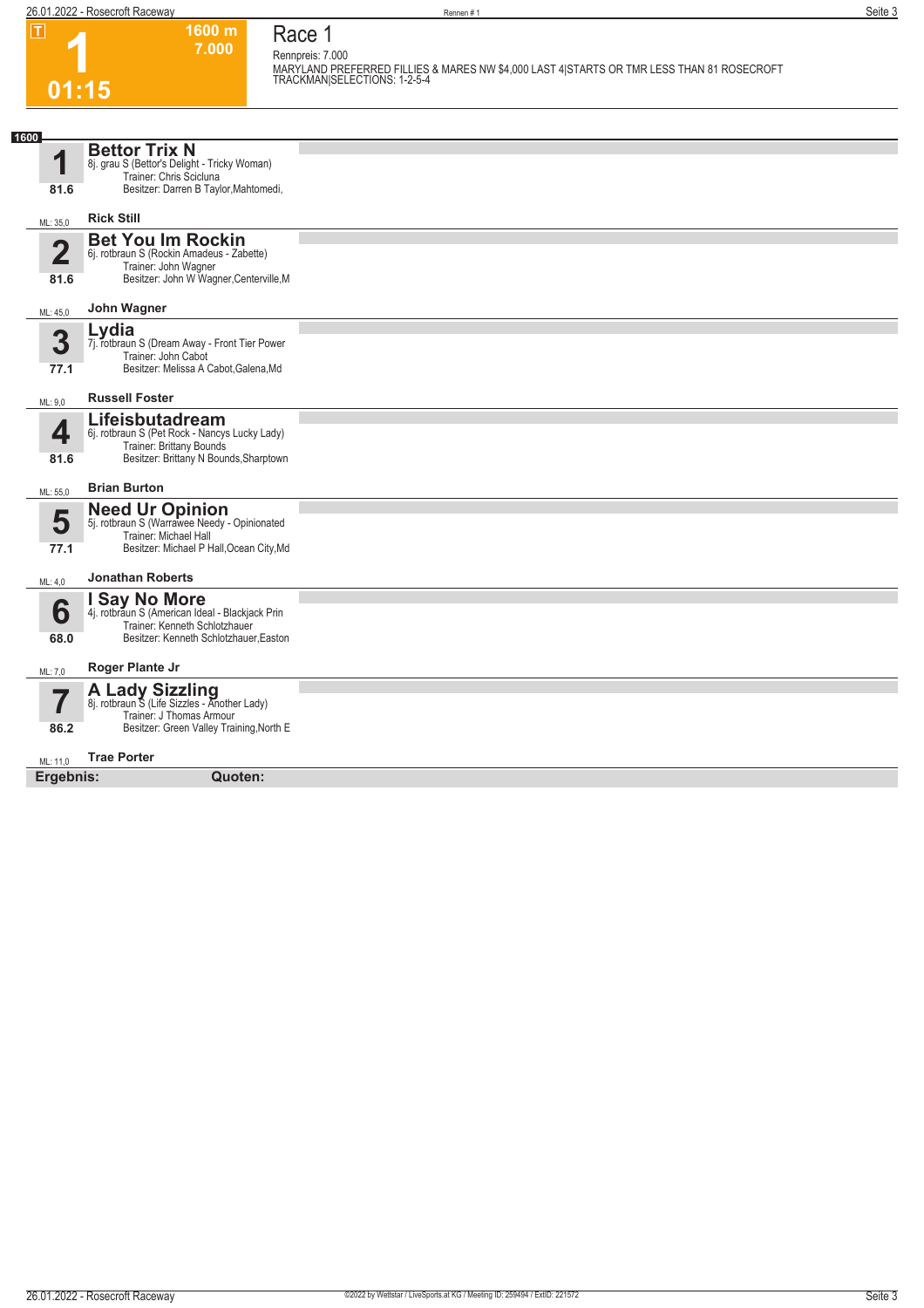**01:35**

**Race 2 Rennpreis: 7.500**

**1600 m 7.500** 

**MARYLAND PREFERRED FILLIES & MARES WINNERS OF 2 BUT|NOT MORE THAN 4 PM RACES LIFETIME ROSECROFT TRACKMAN|SELECTIONS: 4-2-6-9** 

| 1600                          |                                                                           |  |
|-------------------------------|---------------------------------------------------------------------------|--|
| 1                             | <b>Rockin Remi</b>                                                        |  |
|                               | 4j. rotbraun S (Cam's Rocket - Odds On Arttoh<br>Trainer: Charlene Sharpe |  |
| 86.2                          | Besitzer: Mason E Shaw, Scenery Hill, P                                   |  |
| ML: 55,0                      | <b>Trae Porter</b>                                                        |  |
| $\mathbf{2}$                  | <b>Samantha's All In</b>                                                  |  |
|                               | 4j. rotbraun S (Rusty's All In - Teana Hanover)<br>Trainer: John Wagner   |  |
| 81.6                          | Besitzer: Tammy S Crescenze, Willards                                     |  |
| ML: 45,0                      | John Wagner                                                               |  |
| 3                             | I'm Two Soxy<br>5j. rotbraun S (Southwind Lynx - Sucha Bad Gi             |  |
|                               | Trainer: Paul Davis Jr                                                    |  |
| 77.1                          | Besitzer: Lorie S Davis, Smyrna, De; Pau                                  |  |
| ML: 7,0                       | <b>Jim Morand</b>                                                         |  |
| 4                             | <b>Hot To Channel</b><br>4j. rotbraun S (Always B Miki - City Delight)    |  |
|                               | Trainer: Kenneth Schlotzhauer<br>Besitzer: Kenneth Schlotzhauer, Easton   |  |
| 68.0                          |                                                                           |  |
| ML: 35,0                      | Roger Plante Jr                                                           |  |
| 5                             | <b>Lady Sophia</b><br>5j. rotbraun S (A Rocknroll Dance - Finest Terr     |  |
|                               | Trainer: Trevor Stafford<br>Besitzer: Arthur P Eaton, Ridgley, Md         |  |
| 77.1                          |                                                                           |  |
| ML: 13,0                      | <b>Russell Foster</b>                                                     |  |
| 6                             | Waterboard<br>4j. rotbraun S (Somebeachsomewhere - Arrivi                 |  |
| 77.1                          | Trainer: Michael Hall<br>Besitzer: Michael P Hall, Ocean City, Md         |  |
|                               |                                                                           |  |
| ML: 4,0                       | <b>Jonathan Roberts</b>                                                   |  |
| $\overline{\phantom{a}}$<br>I | <b>Noseybugga</b> 5j. rotbraun S (Rusty's All In - Eastwood Auror         |  |
| 83.9                          | Trainer: Brian Tomlinson<br>Besitzer: Brian K Tomlinson, Woodbine,        |  |
|                               |                                                                           |  |
| ML: 9,0                       | <b>Timmy Offutt</b>                                                       |  |
| 8                             | <b>Artful Deal</b><br>5j. rotbraun S (Artspeak - Amber Blue Chip)         |  |
| 68.0                          | Trainer: Kevin Altig<br>Besitzer: Kevin A Altig, Woodbine, Md             |  |
|                               |                                                                           |  |
| ML: 11,0                      | <b>Justin Vincent</b>                                                     |  |
| 9                             | <b>Shut The Door</b><br>4j. rotbraun S (Bolt The Duer - Viking Maiden)    |  |
| 86.2                          | Trainer: Sheldon Powell<br>Besitzer: Robert T Pulley, Goldsboro, M        |  |
|                               |                                                                           |  |
| ML: 5,0                       | <b>Jared Moyer</b>                                                        |  |
| Ergebnis:                     | <b>Quoten:</b>                                                            |  |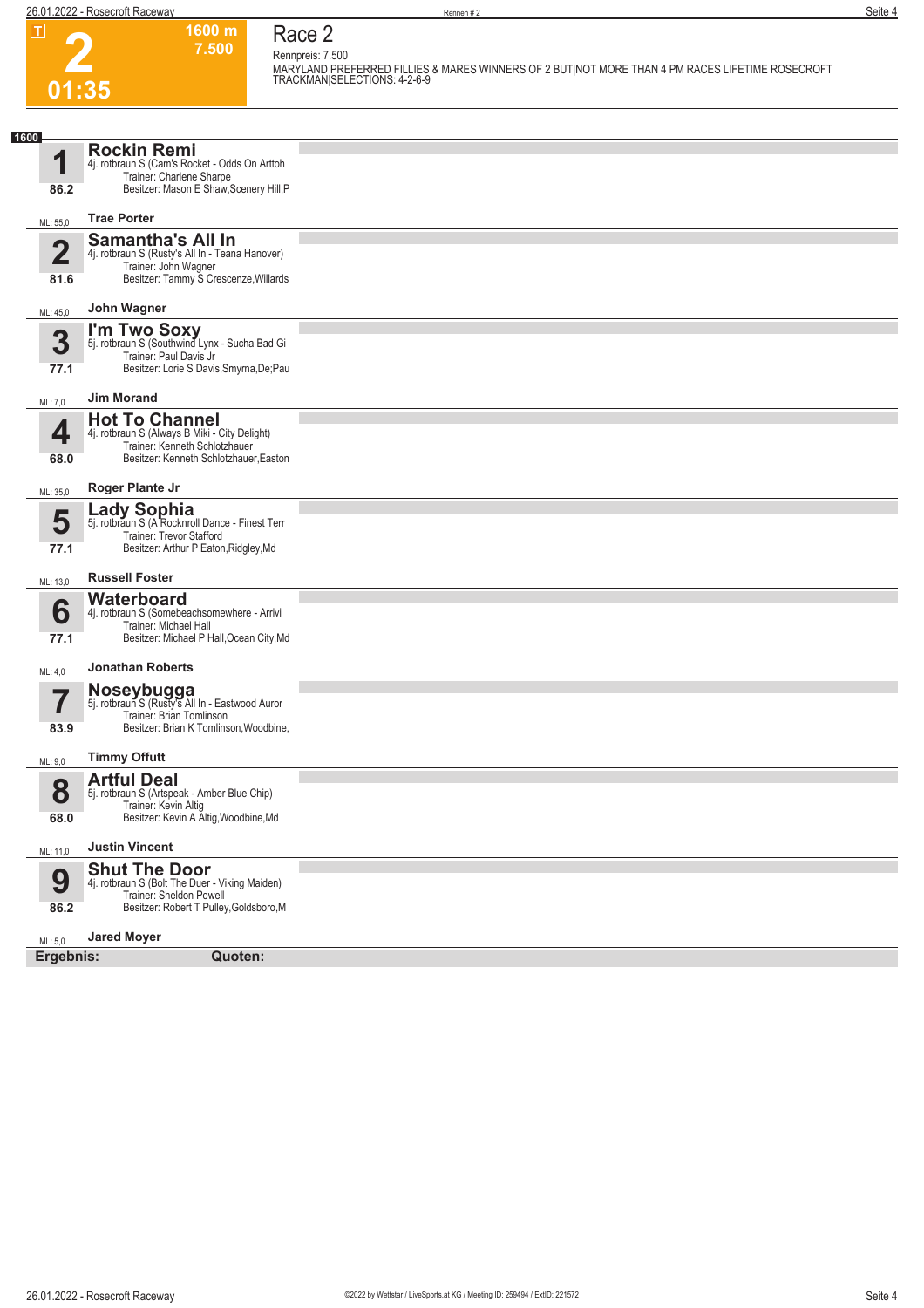**1600 m 5.000** 

**Race 3 Rennpreis: 5.000**

**MARYLAND PREFERRED NW 1 PM RACE OR \$5,000 LIFETIME|ROSECROFT TRACKMAN SELECTIONS: 1-7-2-4** 



| 1600<br>4            | Sugarplum Bluechip<br>4j. rotbraun S (Roll With Joe - Lyford Cay)<br>Trainer: John Wagner                                                       |  |
|----------------------|-------------------------------------------------------------------------------------------------------------------------------------------------|--|
| 86.2                 | Besitzer: John W Wagner, Centerville, M                                                                                                         |  |
| ML: 4,0              | <b>Jared Moyer</b>                                                                                                                              |  |
| $\mathbf 2$          | <b>Cams Tomahawk</b><br>4j. rotbraun S (Cam's Rocket - Can't Tab This)<br>Trainer: Roger Hans                                                   |  |
| 77.1                 | Besitzer: Thomas B Cooke, Rockville, M                                                                                                          |  |
| ML: 55,0             | <b>Russell Foster</b>                                                                                                                           |  |
| 3<br>68.0            | <b>Fire By The Sea</b><br>3j. rotbraun W (Downbytheseaside - Wildfire P<br>Trainer: Jerry Nock<br>Besitzer: Jerry Dallas Nock, Willards, Md     |  |
| ML: 13,0             | Roger Plante Jr                                                                                                                                 |  |
| 4<br>83.9            | Southwind Legend<br>3j. rotbraun H (Betting Line - Lil Miss Bourbon)<br>Trainer: Timmy Offutt<br>Besitzer: G D & T L Lafferty, Huntingtow       |  |
| ML: 7,0              | <b>Timmy Offutt</b>                                                                                                                             |  |
| 5<br>127.0           | <b>Regil Tempest</b><br>4j. rotbraun H (Bettor's Delight - Regil Hurrican<br>Trainer: Trevor Stafford<br>Besitzer: Rusty A Thawley, Denton, Md; |  |
| ML: 9,0              | <b>Trevor Stafford</b>                                                                                                                          |  |
| 6<br>63.5            | <b>Alexa Play</b><br>5j. rotbraun S (Art Director - Alexachase)<br>Trainer: Darren Olsen<br>Besitzer: Darlene M Crippen, Pocomok                |  |
| ML: 11,0             | <b>Cole Olsen</b>                                                                                                                               |  |
| . ــ<br>68.0         | <b>Cops N Robbers</b><br>5j. rotbraun W (Strong Player - Trouble Talk)<br>Trainer: Justin Vincent<br>Besitzer: Justin Owen Vincent, Harringt    |  |
|                      | <b>Justin Vincent</b>                                                                                                                           |  |
| ML: 5,0<br>Ergebnis: | Quoten:                                                                                                                                         |  |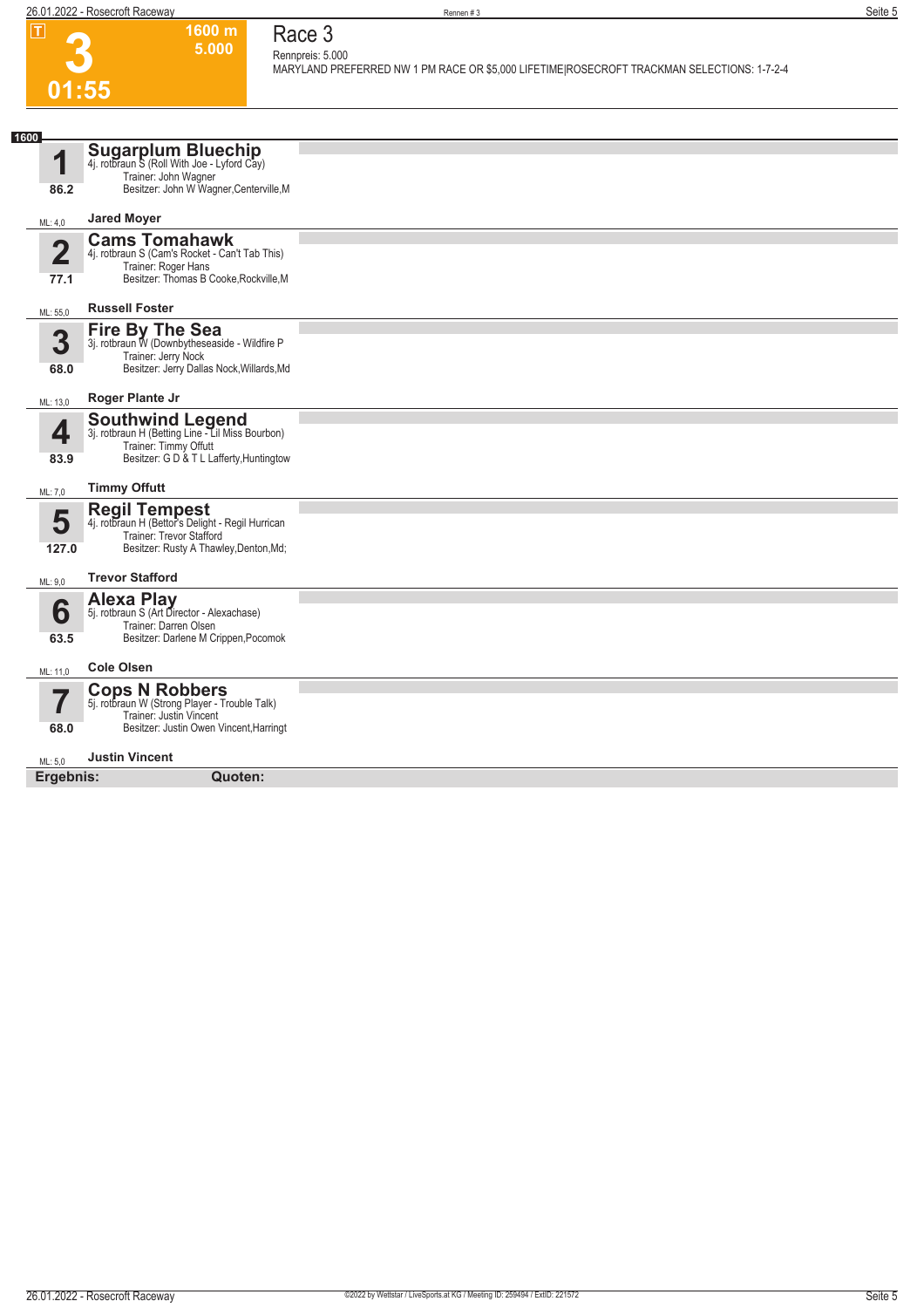**02:15**

**1600 m 4.500**  **Race 4 Rennpreis: 4.500**

**MARYLAND PREFERRED FILLIES & MARES NW \$1,250 LAST 4|STARTS OR TMR LESS THAN 71 ROSECROFT TRACKMAN|SELECTIONS: 5-1-2-3** 

| 1600                    |                                                                                                            |           |   |      |                     |                                             |
|-------------------------|------------------------------------------------------------------------------------------------------------|-----------|---|------|---------------------|---------------------------------------------|
| 1                       | <b>Alexis' Fraternity</b><br>6j. rotbraun S (The Fraternity Pan - Boca Hano                                |           |   |      |                     |                                             |
| 83.9                    | Trainer: Timmy Offutt<br>Besitzer: Gerald D & Tammy L Lafferty,                                            |           |   |      |                     |                                             |
| ML: 45,0                | <b>Timmy Offutt</b>                                                                                        |           |   |      |                     |                                             |
| $\overline{\mathbf{2}}$ | Dee Dee Kay<br>5j. rotbraun S (Art Major - Glass In The Sand)                                              |           |   |      |                     |                                             |
| 86.2                    | Trainer: Martin Davis<br>Besitzer: Kathleen & Howard Edward D                                              |           |   |      |                     |                                             |
| ML: 4,0                 | <b>Eric Davis</b>                                                                                          |           |   |      |                     |                                             |
|                         |                                                                                                            |           |   |      |                     |                                             |
| 3                       | <b>Madiba</b>                                                                                              | 26.10 Rcr | 1 | 1600 | 2.9 Staffordir Art  | Madiba, Jadaqueen, Getoverliz               |
|                         | 11j. rotbraun S (Nuclear Breeze - Headline Ha<br>Trainer: Kenneth Schlotzhauer                             | 19.10 Rcr | 5 | 1600 | 4.2 Staffordir Art  | Junkyardtreasure, Somebodypinchme, Oura     |
| 77.1                    | Besitzer: Thomas B Cooke, Rockville, M                                                                     | 12.10 Rcr | 4 | 1600 | 14,8 Staffordjr Art | Nuclearease, Jennasdirect, Somebodypinch    |
|                         |                                                                                                            | 05.10 Rcr | 6 | 1600 | 26.7 Vincent Justin | Quiktofoolyou, Junkyardtreasure, Jennasdir  |
|                         | <b>Russell Foster</b>                                                                                      | 28.09 Rcr | 6 | 1600 | 10,3 Wagner John W  | Breathtaking, Junkyardtreasure, Quiktofooly |
| ML: 55,0                |                                                                                                            |           |   |      |                     |                                             |
|                         | <b>Aint Got A Home</b>                                                                                     |           |   |      |                     |                                             |
| 4                       | 13j. grau S (Western Terror - Account Rep)                                                                 | 21.11 Phl | 8 | 1600 | 90.9 Tetrick Trace  | Cruisequeen, Elegantdesire, Camsvango       |
|                         | Trainer: Brian Tomlinson<br>Besitzer: Brian K Tomlinson. Woodbine.                                         | 14.11 Phl | 3 | 1600 | 24.7 Tetrick Tim    | Discodiva, Goinbroke, Aintgotahome          |
| 68.0                    |                                                                                                            | 07.11 Phl | 4 | 1600 | 15.0 Tetrick Tim    | Bulletpoint, Nightlyterror, Beatthebeat     |
|                         | <b>Justin Vincent</b>                                                                                      | 31.10 Phl | 6 | 1600 | 8.3 Miller David    | Tellrosie, Sixpistol, Ariadnehanover        |
| ML: 11.0                |                                                                                                            | 23.10 Phl | 3 | 1600 | 6.6 Miller David    | Howboutasmooch, Nightlyterror, Aintgotaho   |
| 5                       | <b>Isette Hanover</b><br>5j. rotbraun S (American Ideal - Ifyoucouldcwh<br>Trainer: John Wagner            |           |   |      |                     |                                             |
| 81.6                    | Besitzer: John W Wagner, Centerville, M                                                                    |           |   |      |                     |                                             |
| ML: 35,0                | John Wagner                                                                                                |           |   |      |                     |                                             |
|                         | <b>Sweet N Toxic</b>                                                                                       |           |   |      |                     |                                             |
| 6                       | 8j. rotbraun S (Dragon Again - Guan Yin)                                                                   |           |   |      |                     |                                             |
|                         | Trainer: Clyde Oglesby Jr                                                                                  |           |   |      |                     |                                             |
| 68.0                    | Besitzer: Carolin C Oglesby, Delmar, Md                                                                    |           |   |      |                     |                                             |
| ML: 7.0                 | Roger Plante Jr                                                                                            |           |   |      |                     |                                             |
| 7                       | Jenora N<br>8j. rotbraun S (Mister Big - Speedy Falcon)                                                    |           |   |      |                     |                                             |
|                         | Trainer: Megan Roberts                                                                                     |           |   |      |                     |                                             |
| 77.1                    | Besitzer: Megan R Roberts, Centreville,                                                                    |           |   |      |                     |                                             |
| ML: 5,0                 | <b>Jonathan Roberts</b>                                                                                    |           |   |      |                     |                                             |
| 8                       | <b>Jeannies Blue Line</b><br>5j. rotbraun S (Thin Blue Line - Majorconstellat<br>Trainer: W David Hill lii |           |   |      |                     |                                             |
| 86.2                    | Besitzer: Leonard Jones Jr, Mardela, Md                                                                    |           |   |      |                     |                                             |
| ML: 9,0                 | <b>Jared Moyer</b>                                                                                         |           |   |      |                     |                                             |
| Ergebnis:               | Quoten:                                                                                                    |           |   |      |                     |                                             |
|                         |                                                                                                            |           |   |      |                     |                                             |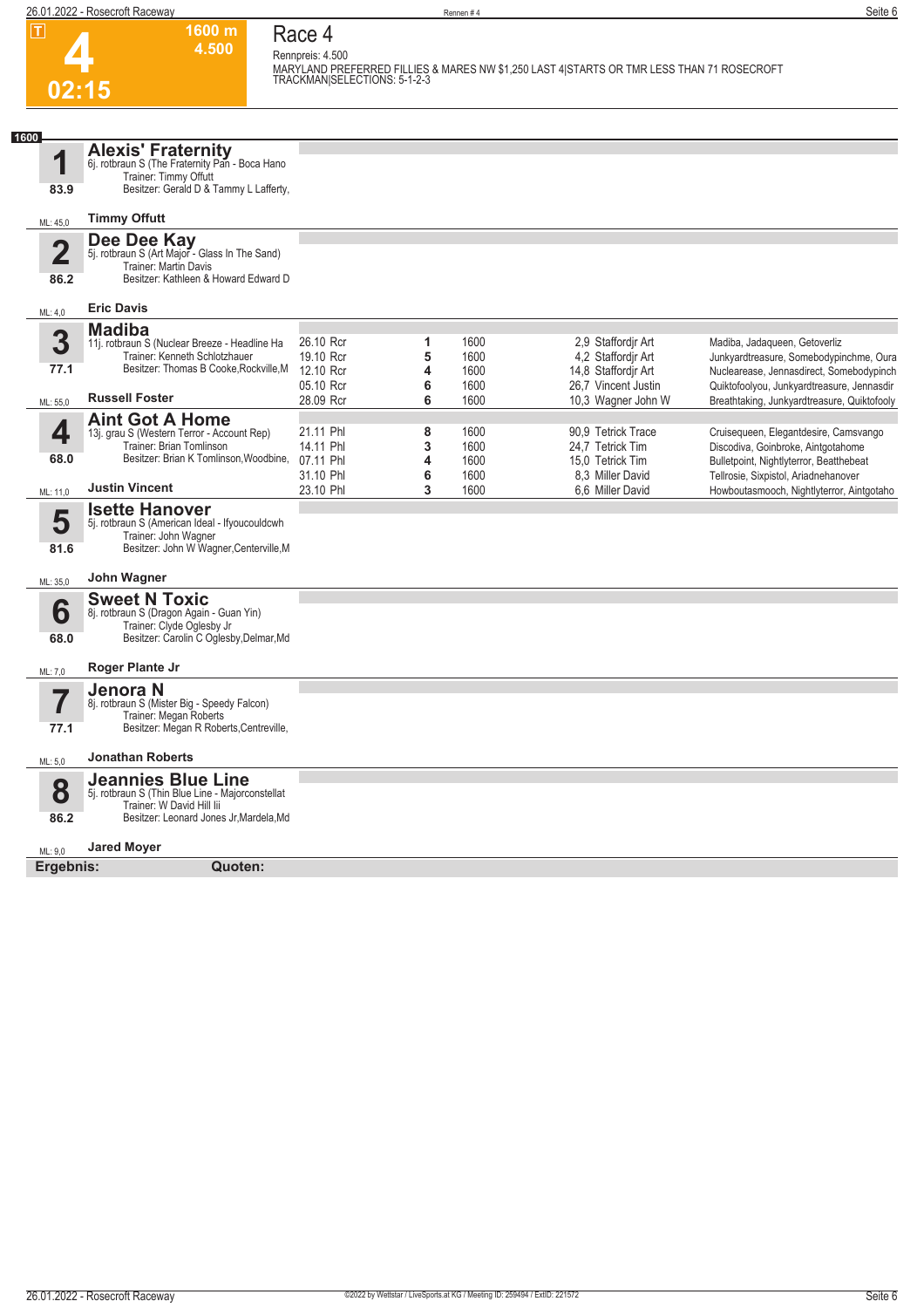

## **Race 5 Rennpreis: 5.000**

**1600 m 5.000** 

**MARYLAND PREFERRED NW 1 PM RACE OR \$9,000 LIFETIME|ROSECROFT TRACKMAN SELECTIONS: 7-6-2-8** 

| 1600                            |                                                                                                                                               |  |
|---------------------------------|-----------------------------------------------------------------------------------------------------------------------------------------------|--|
| И                               | <b>Camon Ban</b><br>3j. rotbraun S (Cam's Rocket - Named Desire)<br>Trainer: Roger Hans                                                       |  |
| 81.6                            | Besitzer: Thomas B Cooke, Rockville, M                                                                                                        |  |
| ML: 7,0                         | <b>Frank Milby</b>                                                                                                                            |  |
| $\overline{\mathbf{2}}$<br>63.5 | <b>Good To Go</b><br>3j. grau W (Sportswriter - Bad As Leader)<br>Trainer: Cole Olsen<br>Besitzer: Cole N Olsen, Pocomoke, Md                 |  |
| ML: 45,0                        | <b>Cole Olsen</b>                                                                                                                             |  |
| 3<br>99.8                       | Walts Natty Datty<br>3j. rotbraun H (Thinking Out Loud - Jin Millie)<br>Trainer: John Pyott<br>Besitzer: John R Pyott, Vineland, Nj           |  |
| ML: 5,0                         | <b>Bryson Dunning</b>                                                                                                                         |  |
| 4<br>68.0                       | <b>The Golden Dragon</b><br>3j. rotbraun W (Fear The Dragon - Sportin The<br>Trainer: Jerry Nock<br>Besitzer: Jerry Dallas Nock, Willards, Md |  |
| ML: 11,0                        | Roger Plante Jr                                                                                                                               |  |
| 5<br>77.1                       | <b>Try Line</b><br>4j. grau W (Betting Line - Roller Cam)<br>Trainer: Eric Foster<br>Besitzer: Eric L Foster, Ridgely, Md                     |  |
| ML: 9,0                         | <b>Russell Foster</b>                                                                                                                         |  |
| 6<br>81.6                       | <b>Toodle's Power</b><br>3j. rotbraun S (Powerful Mist - Toodle Lu)<br>Trainer: John Wagner<br>Besitzer: Michael S Patterson, Centrevii       |  |
| ML: 4,0                         | John Wagner                                                                                                                                   |  |
| 77.1                            | Rah Rah Blue Chip<br>3j. rotbraun S (Downbytheseaside - Lotsa Mat<br>Trainer: Michael Hall<br>Besitzer: Enviro Stbs, Sny Isls Bch, FI; B      |  |
| ML: 35,0                        | <b>Jonathan Roberts</b>                                                                                                                       |  |
| 8                               | <b>Flip N Roll</b><br>4j. rotbraun S (Rock N Roll Heaven - Flip For L<br>Trainer: Eli Scott Jr                                                |  |
| 86.2                            | Besitzer: Bay Pond Racing Stable, Malv                                                                                                        |  |
| ML: 55,0                        | <b>Trae Porter</b>                                                                                                                            |  |
| Ergebnis:                       | Quoten:                                                                                                                                       |  |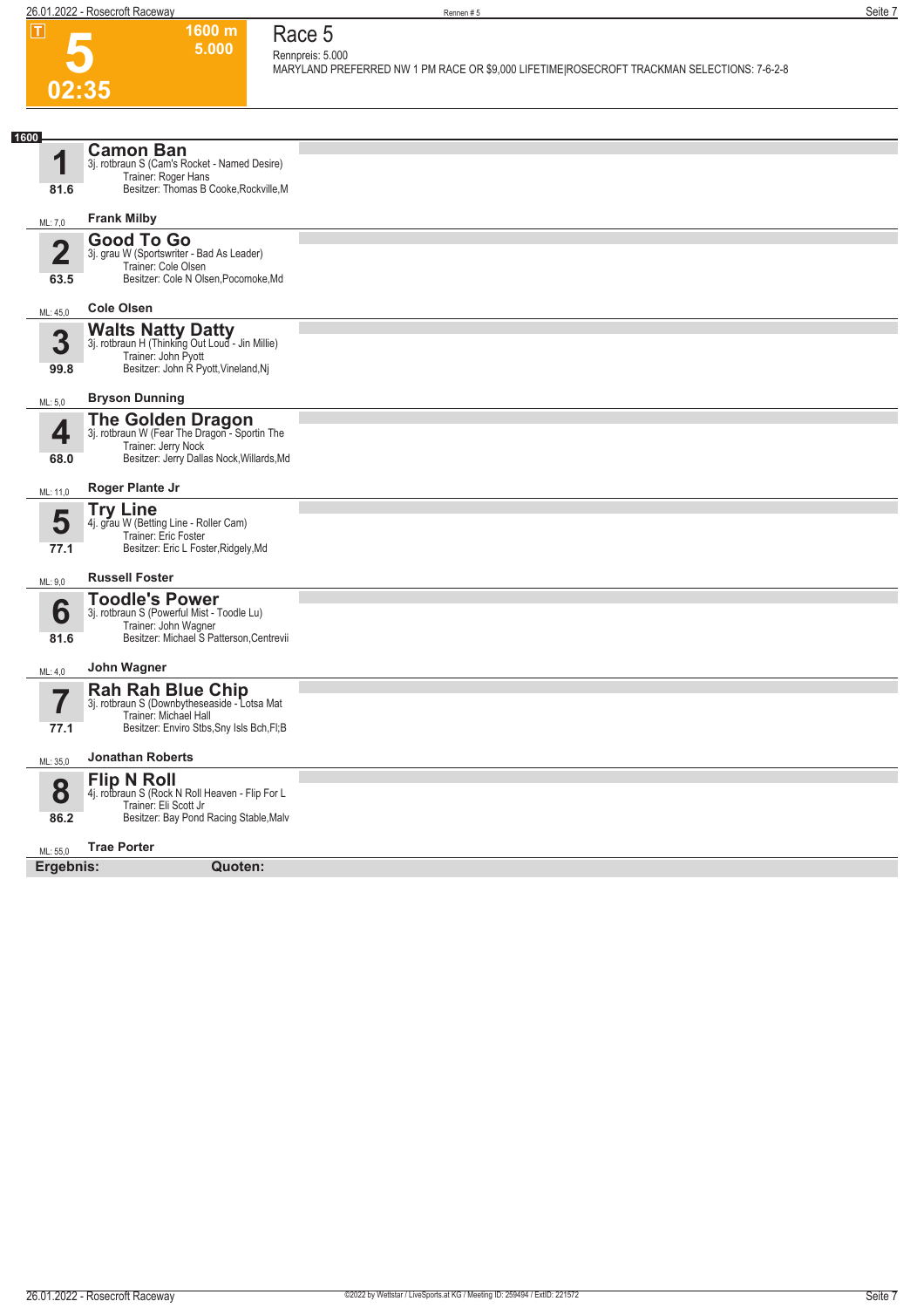**02:55**

**Race 6 Rennpreis: 5.500**

**1600 m 5.500** 

NW \$2750 LAST 4 STARTS OR \$20,000 IN 2021-22 (NW|\$1,250 CONDITION DRAW INSIDE) ROSECROFT TRACKMAN|SELECTIONS:<br>7-6-2-5 WANT TO LEARN MORE ABOUT HARNESS RACING? VISIT THE USTA`S WEBSITE @ http://www.ustrotting.com/

| 1600<br>и<br>86.2               | <b>Finding Terror</b><br>10j. rotbraun W (Western Terror - Mystical Mo<br>Trainer: Eric Davis<br>Besitzer: Eric E Davis, Hartly, De         |                                     |                                       |                      |                                                      |                                                                                                                                     |
|---------------------------------|---------------------------------------------------------------------------------------------------------------------------------------------|-------------------------------------|---------------------------------------|----------------------|------------------------------------------------------|-------------------------------------------------------------------------------------------------------------------------------------|
| ML: 9,0                         | <b>Eric Davis</b>                                                                                                                           |                                     |                                       |                      |                                                      |                                                                                                                                     |
| $\overline{\mathbf{2}}$<br>83.9 | <b>Bo Breeze</b><br>7j. rotbraun W (Nuclear Breeze - Lady Ann Ch<br>Trainer: Shawn Murray<br>Besitzer: Murray Stable Llc, Dagsboro,         |                                     |                                       |                      |                                                      |                                                                                                                                     |
| ML: 45,0                        | <b>Timmy Offutt</b>                                                                                                                         |                                     |                                       |                      |                                                      |                                                                                                                                     |
| 3<br>68.0                       | <b>Hilarious Lou</b><br>6j. rotbraun W (Sweet Lou - Hilarious Hayley)<br>Trainer: Jerry Nock<br>Besitzer: Jerry Dallas Nock, Willards, Md   |                                     |                                       |                      |                                                      |                                                                                                                                     |
| ML: 11,0                        | Roger Plante Jr                                                                                                                             |                                     |                                       |                      |                                                      |                                                                                                                                     |
| 4<br>77.1                       | <b>Cole On The Beach</b><br>6j. rotbraun W (Somebeachsomewhere - Talka<br>Trainer: W Bib Roberts<br>Besitzer: Hunter N Colton Llc, Brandywi |                                     |                                       |                      |                                                      |                                                                                                                                     |
| ML: 7,0                         | <b>Jonathan Roberts</b>                                                                                                                     |                                     |                                       |                      |                                                      |                                                                                                                                     |
| 5<br>86.2                       | Late Night Joke<br>12j. rotbraun W (Western Terror - She's The G<br>Trainer: Jason Walters<br>Besitzer: Jason E Walters, Hughesville,       | 09.12 Phl<br>01.12 Phl<br>22.11 Phl | 6<br>$\overline{2}$<br>$\overline{7}$ | 1600<br>1600<br>1600 | 3.3 Pierce Ron<br>3.1 Tetrick Tim<br>2.5 Tetrick Tim | Luckyhouse, Andrewluck, Knockingaround<br>Luckyhouse, Latenightjoke, Knockingaround<br>Letsrocktogether, Jldontwastemytime, Starlit |
| ML: 55,0                        | <b>Trae Porter</b>                                                                                                                          | 15.11 Phl<br>06.11 Phl              | 4<br>1                                | 1600<br>1600         | 1,8 Tetrick Tim<br>Kingjr James                      | Untouchableone, Andrewluck, Nativesreven<br>Latenightjoke, Racingrocky, Glassinthesand                                              |
| 6<br>77.1                       | <b>Rockin The Shades</b><br>6j. rotbraun W (Cam's Rocket - Myterninthesh<br>Trainer: Kerry Welty<br>Besitzer: Kerry L Welty, Westminster, M |                                     |                                       |                      |                                                      |                                                                                                                                     |
| ML: 4,0                         | <b>Russell Foster</b>                                                                                                                       |                                     |                                       |                      |                                                      |                                                                                                                                     |
| 81.6                            | Lloyd's All In<br>7j. rotbraun W (Rusty's All In - Southwind Wich<br>Trainer: John Wagner<br>Besitzer: Pamela E Wagner, Fairfax, Va         |                                     |                                       |                      |                                                      |                                                                                                                                     |
| ML: 35,0                        | John Wagner                                                                                                                                 |                                     |                                       |                      |                                                      |                                                                                                                                     |
| Ergebnis:                       | Quoten:                                                                                                                                     |                                     |                                       |                      |                                                      |                                                                                                                                     |
|                                 |                                                                                                                                             |                                     |                                       |                      |                                                      |                                                                                                                                     |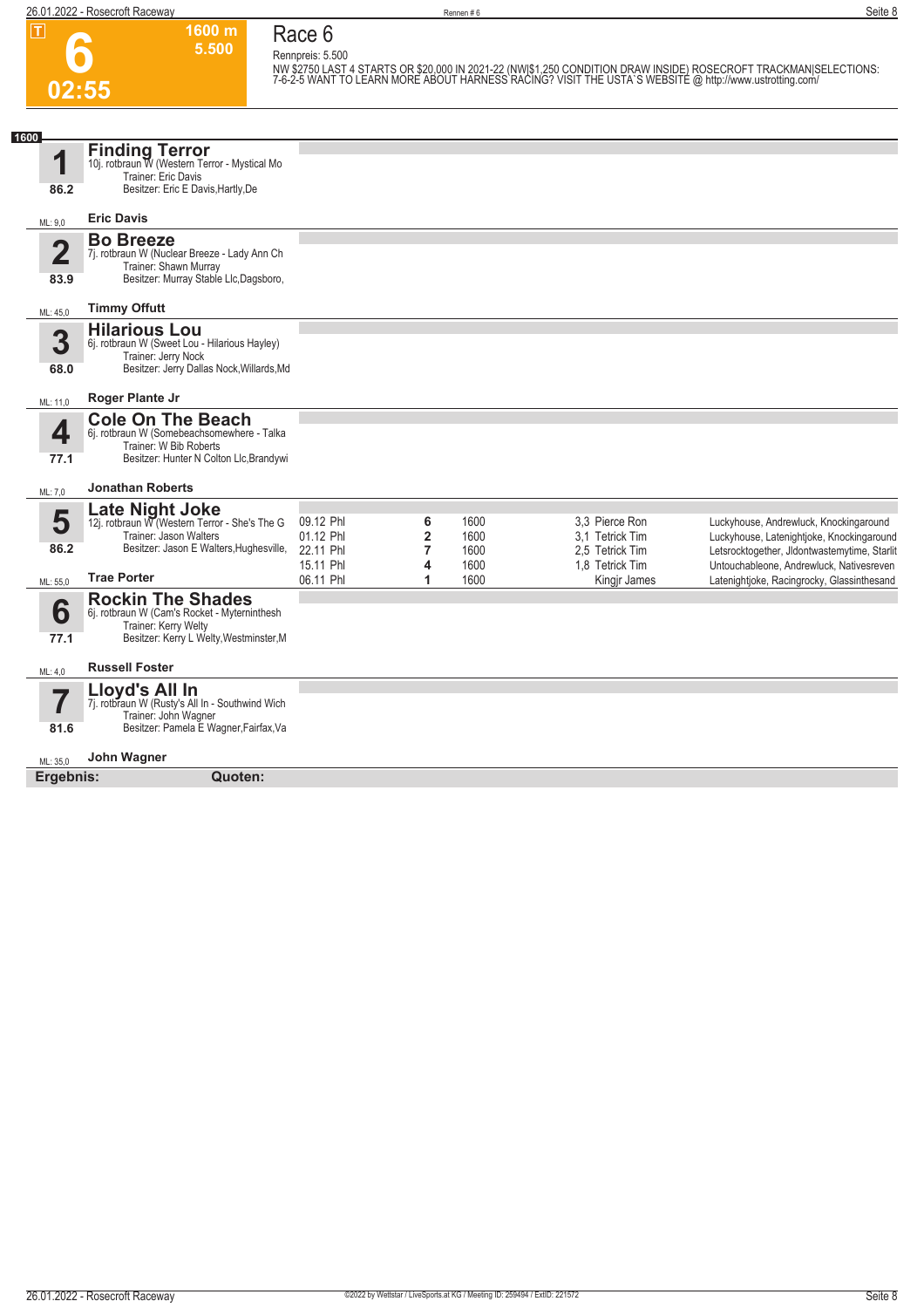**1600 m 6.000**  **Race 7**

**7 03:15**

**Rennpreis: 6.000** MARYLAND PREFERRED NW \$3,000 LAST 4 STARTS OR TMR LESS|THAN 78 (NW \$1,500 CONDITION DRAW INSIDE)<br>ROSECROFT|TRACKMAN SELECTIONS: 9-7-4-3 MOSCONI HANOVER - ELIGIBLE AT TIME OF ENTRY

| 1600                            |                                                                                                                                                     |                                     |                     |                      |                                                                  |                                                                                                                             |
|---------------------------------|-----------------------------------------------------------------------------------------------------------------------------------------------------|-------------------------------------|---------------------|----------------------|------------------------------------------------------------------|-----------------------------------------------------------------------------------------------------------------------------|
| 1                               | Headsaregonna Turn<br>11j. rotbraun W (Keystone Nordic - Primrose H<br>Trainer: Trevor Stafford                                                     | 25.08 Adrn<br>14.08 Indiana Downs   | 4<br>4              | 1600<br>1600         | Wright Darrell L<br>Wrenn Peter M                                | Denverdeal, Signedcontract, Winwoodsamp<br>Broadwayphantom, Mallstar, Badiam                                                |
| 77.1                            | Besitzer: Jody Lee Cahall, Preston, Md                                                                                                              | 05.08 Hp<br>29.07 Hp                | $\overline{2}$<br>5 | 1600<br>1600         | Sweeney Jeffrey A<br>21,1 Sweeney Jeffrey A                      | Allforthecrown, Headsaregonnaturn, Somes<br>Doubleacashhall, Denverdeal, Winwoodsam                                         |
| ML: 13,0                        | <b>Jim Morand</b>                                                                                                                                   | 22.07 Fwyl                          | 3                   | 1600                 | Sweeney Jeff                                                     | Whatsupchuck, Supermanmuscles, Headsa                                                                                       |
| $\overline{\mathbf{2}}$<br>68.0 | <b>Gaareat Gaazoo</b><br>6j. schwarz W (Googoo Gaagaa - Hyercast)<br>Trainer: Kerry Welty<br>Besitzer: Kerry L Welty, Westminster, M                |                                     |                     |                      |                                                                  |                                                                                                                             |
| ML: 7,0                         | <b>Roger Plante Jr</b>                                                                                                                              |                                     |                     |                      |                                                                  |                                                                                                                             |
| 3<br>81.6                       | <b>Swanind Fastlane</b><br>6j. grau S (Swan For All - Caseys Lil' Lane)<br>Trainer: John Wagner<br>Besitzer: John W Wagner, Centerville, M          |                                     |                     |                      |                                                                  |                                                                                                                             |
| ML: 55,0                        | John Wagner                                                                                                                                         |                                     |                     |                      |                                                                  |                                                                                                                             |
| 4<br>77.1                       | <b>Callmegaga</b><br>5j. rotbraun S (Googoo Gaagaa - Callmemza)<br>Trainer: W Bib Roberts<br>Besitzer: William B Roberts, Brandywin                 |                                     |                     |                      |                                                                  |                                                                                                                             |
| ML: 5,0                         | <b>Jonathan Roberts</b>                                                                                                                             |                                     |                     |                      |                                                                  |                                                                                                                             |
| 5<br>86.2                       | <b>Fair Glider</b><br>11j. rotbraun W (Yankee Glide - Miss Fairfax)<br>Trainer: Eric Davis<br>Besitzer: Eric E Davis, Hartly, De                    | 02.11 Phl<br>27.10 Phl<br>13.10 Phl | 6<br>4<br>3         | 1600<br>1600<br>1600 | 5,2 Morgan Anthony<br>20,2 Morgan Anthony<br>35,2 Morgan Anthony | Zuppainglese, Appropriateattire, Marat<br>Anothertranscript, Shiftintoqlide, Valbrunella<br>Karets, Sjsproposal, Fairglider |
| ML: 11,0                        | <b>Eric Davis</b>                                                                                                                                   | 20.09 Phl<br>04.09 Phl              | 7<br>1              | 1600<br>1600         | 9,3 Morgan Anthony<br>9,1 Morgan Anthony                         | Schlimschlamma, Donyandreas, Faust<br>Fairglider, Lovetalk, Lazybones                                                       |
| 6<br>81.6                       | <b>Church Choir</b><br>7j. rotbraun W (Chapter Seven - Whatever Lol<br>Trainer: Don Milby<br>Besitzer: Franklin D Milby, Cordova, Md;               |                                     |                     |                      |                                                                  |                                                                                                                             |
| ML: 11,0                        | <b>Frank Milby</b>                                                                                                                                  |                                     |                     |                      |                                                                  |                                                                                                                             |
| 7<br>86.2                       | <b>Hawaiian Cando</b><br>9j. rotbraun W (Cantab Hall - Hawaiian Lei)<br>Trainer: Gary Crescenze<br>Besitzer: Gary L Crescenze, Willard, Md          |                                     |                     |                      |                                                                  |                                                                                                                             |
|                                 | <b>Jared Moyer</b>                                                                                                                                  |                                     |                     |                      |                                                                  |                                                                                                                             |
| ML: 45,0<br>8<br>79.4           | <b>Speed Ball Swagger</b><br>5j. grau W (Swan For All - Southwind Goddess<br>Trainer: Kenneth Schlotzhauer<br>Besitzer: Kenneth B Weckstein, Oxon H |                                     |                     |                      |                                                                  |                                                                                                                             |
| ML: 9,0                         | <b>Kenneth Weckstein</b>                                                                                                                            |                                     |                     |                      |                                                                  |                                                                                                                             |
| 9<br>99.8                       | <b>Mosconi Hanover</b><br>9j. rotbraun W (Donato Hanover - Muscaloosa)<br>Trainer: Bryson Dunning<br>Besitzer: Bryson T Dunning, Carneys P          |                                     |                     |                      |                                                                  |                                                                                                                             |
| ML: 4,0                         | <b>Bryson Dunning</b>                                                                                                                               |                                     |                     |                      |                                                                  |                                                                                                                             |
| Ergebnis:                       | Quoten:                                                                                                                                             |                                     |                     |                      |                                                                  |                                                                                                                             |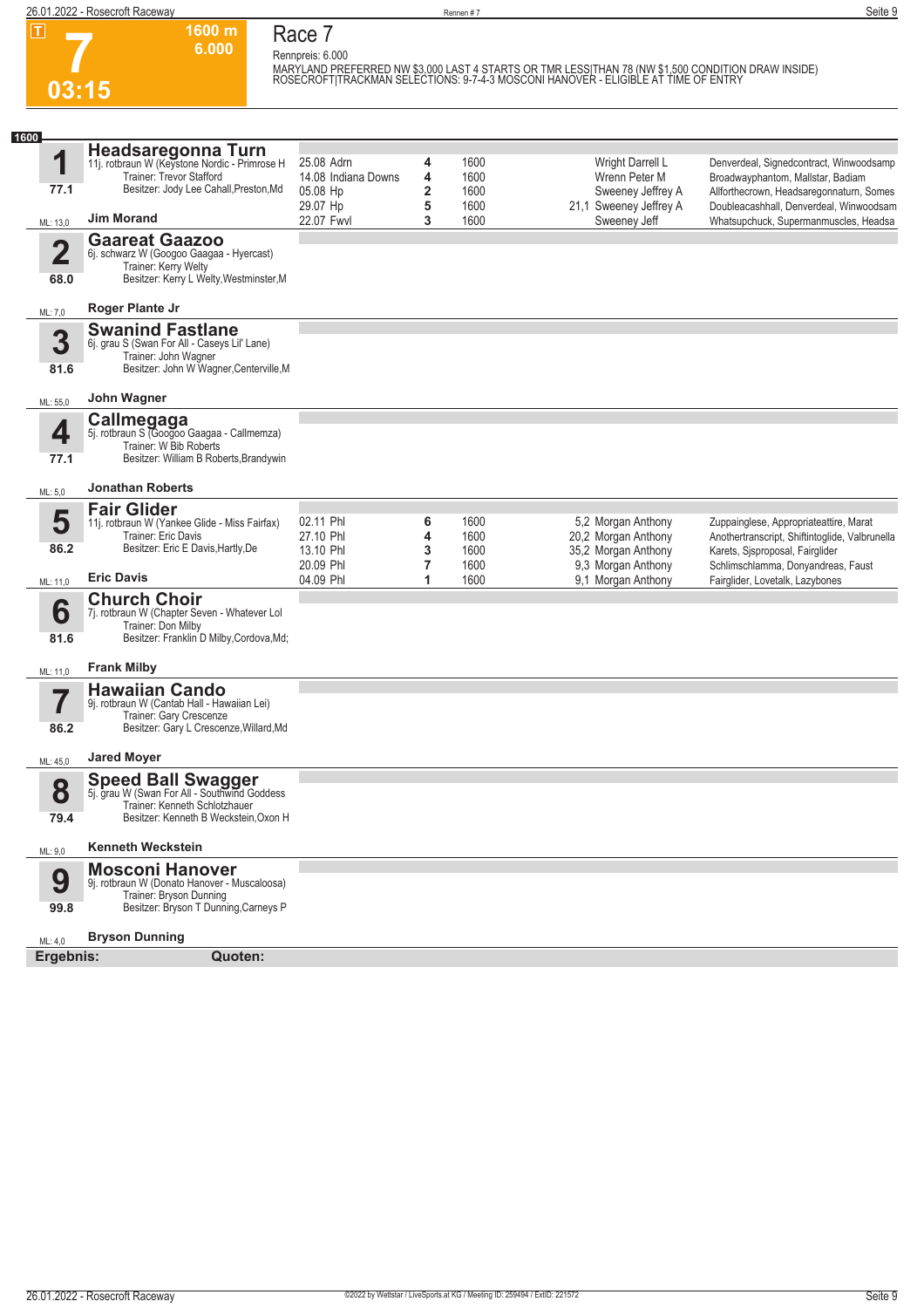**1600 m**

**Race 8**

**8**

| MARYLAND PREFERRED FILLIES & MARES NW \$1,250 LAST 4 STARTS OR TMR LESS THAN 70 AE: NW \$25,000<br>LIFETIME ROSECROFT TRACKMAN SELECTIONS: 6-2-7-1<br>03:35<br><b>Rose Of Roses</b><br>1<br>5j. grau S (Western Terror - Tiffany Malone)<br>Trainer: Belinda Hughes<br>Besitzer: E Mike Chaney, Huntingtown,<br>83.9<br><b>Timmy Offutt</b><br>ML: 55,0<br><b>Isle Of Dreams</b><br>$\overline{\mathbf{2}}$<br>4j. rotbraun S (Ponder - Heres My Ticket)<br>Trainer: Charlene Sharpe<br>Besitzer: Christopher Ryan Sharpe, Berl<br>77.1<br><b>Jonathan Roberts</b><br>ML: 4,0<br><b>Emma's Enigma</b><br>4j. grau S (Rusty's For Real - Mclovely)<br>3<br>Trainer: Deweese Butler<br>Besitzer: Deweese P Butler, Saint Leon<br>86.2<br><b>Eric Davis</b><br>ML: 7,0<br><b>Always A Blue Sky</b><br>11j. rotbraun S (Always A Virgin - Sorcha Blue<br>4<br>22.10 Hop<br>1600<br>46,3 Wrenn Peter<br>6<br>Trainer: Brian Tomlinson<br>5<br>1600<br>30,5 Stohler Trent<br>11.10 Hop<br>Alwaystalking, Donttellruss, Victoriaivy<br>Besitzer: Brian K Tomlinson, Woodbine,<br>77.1<br>$\overline{7}$<br>1600<br>04.10 Hop<br>50.6 Stohler Trent<br>Alwayselectric, Superiorfantasy, Totallee<br>unpl 1600<br>27.09 Hop<br>Crazyonyou, Soshay, Longmayshereign<br><b>Jim Morand</b><br>27.09 Hop<br>unpl 1600<br>Crazyonyou, Soshay, Longmayshereign<br>ML: 9,0<br>Stonebridge Honey<br>8j. rotbraun S (Mach Three - Stonebridge Hug<br>5<br>Trainer: John Gazzerro<br>Besitzer: John J & Deborah G Gazzerr<br>86.2<br>John Gazzerro<br>ML: 9,0<br><b>Foolish Terror</b><br>6<br>9j. grau S (Western Terror - Aint A Fool Ok)<br>Trainer: John Wagner<br>Besitzer: John W Wagner, Centerville, M<br>86.2<br><b>Jared Moyer</b><br>ML: 35,0<br><b>Ticket To Fly</b><br>9j. schwarz S (Panspacificflight - Rebid)<br>7<br>Trainer: Kevin Altig<br>Besitzer: Robert T Weyforth, Kingsville,<br>68.0<br><b>Justin Vincent</b><br>ML: 45,0<br><b>Sheryl's She Shed</b><br>8<br>4j. grau S (Racing Hill - Miss Madi M)<br>Trainer: Kenneth Schlotzhauer<br>Besitzer: Kenneth B Weckstein, Oxon H<br>68.0<br><b>Roger Plante Jr</b><br>ML: 11,0<br><b>Hey Siri</b><br>9<br>5j. rotbraun S (Rockin Image - Silveresque)<br>Trainer: Scott Warnick<br>Besitzer: Deborah A Warnick, Saluda, V<br>86.2<br><b>Trae Porter</b><br>ML: 13,0<br>Ergebnis:<br>Quoten: |      | 4.500 | Rennpreis: 4.500 |  |                                           |
|--------------------------------------------------------------------------------------------------------------------------------------------------------------------------------------------------------------------------------------------------------------------------------------------------------------------------------------------------------------------------------------------------------------------------------------------------------------------------------------------------------------------------------------------------------------------------------------------------------------------------------------------------------------------------------------------------------------------------------------------------------------------------------------------------------------------------------------------------------------------------------------------------------------------------------------------------------------------------------------------------------------------------------------------------------------------------------------------------------------------------------------------------------------------------------------------------------------------------------------------------------------------------------------------------------------------------------------------------------------------------------------------------------------------------------------------------------------------------------------------------------------------------------------------------------------------------------------------------------------------------------------------------------------------------------------------------------------------------------------------------------------------------------------------------------------------------------------------------------------------------------------------------------------------------------------------------------------------------------------------------------------------------------------------------------------------------------------------------------------------------------------------------------------------------------------------------------------------------------------------------------------------------------------------------------------------------------------------------|------|-------|------------------|--|-------------------------------------------|
|                                                                                                                                                                                                                                                                                                                                                                                                                                                                                                                                                                                                                                                                                                                                                                                                                                                                                                                                                                                                                                                                                                                                                                                                                                                                                                                                                                                                                                                                                                                                                                                                                                                                                                                                                                                                                                                                                                                                                                                                                                                                                                                                                                                                                                                                                                                                                  |      |       |                  |  |                                           |
|                                                                                                                                                                                                                                                                                                                                                                                                                                                                                                                                                                                                                                                                                                                                                                                                                                                                                                                                                                                                                                                                                                                                                                                                                                                                                                                                                                                                                                                                                                                                                                                                                                                                                                                                                                                                                                                                                                                                                                                                                                                                                                                                                                                                                                                                                                                                                  |      |       |                  |  |                                           |
|                                                                                                                                                                                                                                                                                                                                                                                                                                                                                                                                                                                                                                                                                                                                                                                                                                                                                                                                                                                                                                                                                                                                                                                                                                                                                                                                                                                                                                                                                                                                                                                                                                                                                                                                                                                                                                                                                                                                                                                                                                                                                                                                                                                                                                                                                                                                                  | 1600 |       |                  |  |                                           |
|                                                                                                                                                                                                                                                                                                                                                                                                                                                                                                                                                                                                                                                                                                                                                                                                                                                                                                                                                                                                                                                                                                                                                                                                                                                                                                                                                                                                                                                                                                                                                                                                                                                                                                                                                                                                                                                                                                                                                                                                                                                                                                                                                                                                                                                                                                                                                  |      |       |                  |  |                                           |
|                                                                                                                                                                                                                                                                                                                                                                                                                                                                                                                                                                                                                                                                                                                                                                                                                                                                                                                                                                                                                                                                                                                                                                                                                                                                                                                                                                                                                                                                                                                                                                                                                                                                                                                                                                                                                                                                                                                                                                                                                                                                                                                                                                                                                                                                                                                                                  |      |       |                  |  |                                           |
|                                                                                                                                                                                                                                                                                                                                                                                                                                                                                                                                                                                                                                                                                                                                                                                                                                                                                                                                                                                                                                                                                                                                                                                                                                                                                                                                                                                                                                                                                                                                                                                                                                                                                                                                                                                                                                                                                                                                                                                                                                                                                                                                                                                                                                                                                                                                                  |      |       |                  |  |                                           |
|                                                                                                                                                                                                                                                                                                                                                                                                                                                                                                                                                                                                                                                                                                                                                                                                                                                                                                                                                                                                                                                                                                                                                                                                                                                                                                                                                                                                                                                                                                                                                                                                                                                                                                                                                                                                                                                                                                                                                                                                                                                                                                                                                                                                                                                                                                                                                  |      |       |                  |  |                                           |
|                                                                                                                                                                                                                                                                                                                                                                                                                                                                                                                                                                                                                                                                                                                                                                                                                                                                                                                                                                                                                                                                                                                                                                                                                                                                                                                                                                                                                                                                                                                                                                                                                                                                                                                                                                                                                                                                                                                                                                                                                                                                                                                                                                                                                                                                                                                                                  |      |       |                  |  |                                           |
|                                                                                                                                                                                                                                                                                                                                                                                                                                                                                                                                                                                                                                                                                                                                                                                                                                                                                                                                                                                                                                                                                                                                                                                                                                                                                                                                                                                                                                                                                                                                                                                                                                                                                                                                                                                                                                                                                                                                                                                                                                                                                                                                                                                                                                                                                                                                                  |      |       |                  |  | Alwaysarobin, Alwaystalking, Alwayswearab |
|                                                                                                                                                                                                                                                                                                                                                                                                                                                                                                                                                                                                                                                                                                                                                                                                                                                                                                                                                                                                                                                                                                                                                                                                                                                                                                                                                                                                                                                                                                                                                                                                                                                                                                                                                                                                                                                                                                                                                                                                                                                                                                                                                                                                                                                                                                                                                  |      |       |                  |  |                                           |
|                                                                                                                                                                                                                                                                                                                                                                                                                                                                                                                                                                                                                                                                                                                                                                                                                                                                                                                                                                                                                                                                                                                                                                                                                                                                                                                                                                                                                                                                                                                                                                                                                                                                                                                                                                                                                                                                                                                                                                                                                                                                                                                                                                                                                                                                                                                                                  |      |       |                  |  |                                           |
|                                                                                                                                                                                                                                                                                                                                                                                                                                                                                                                                                                                                                                                                                                                                                                                                                                                                                                                                                                                                                                                                                                                                                                                                                                                                                                                                                                                                                                                                                                                                                                                                                                                                                                                                                                                                                                                                                                                                                                                                                                                                                                                                                                                                                                                                                                                                                  |      |       |                  |  |                                           |
|                                                                                                                                                                                                                                                                                                                                                                                                                                                                                                                                                                                                                                                                                                                                                                                                                                                                                                                                                                                                                                                                                                                                                                                                                                                                                                                                                                                                                                                                                                                                                                                                                                                                                                                                                                                                                                                                                                                                                                                                                                                                                                                                                                                                                                                                                                                                                  |      |       |                  |  |                                           |
|                                                                                                                                                                                                                                                                                                                                                                                                                                                                                                                                                                                                                                                                                                                                                                                                                                                                                                                                                                                                                                                                                                                                                                                                                                                                                                                                                                                                                                                                                                                                                                                                                                                                                                                                                                                                                                                                                                                                                                                                                                                                                                                                                                                                                                                                                                                                                  |      |       |                  |  |                                           |
|                                                                                                                                                                                                                                                                                                                                                                                                                                                                                                                                                                                                                                                                                                                                                                                                                                                                                                                                                                                                                                                                                                                                                                                                                                                                                                                                                                                                                                                                                                                                                                                                                                                                                                                                                                                                                                                                                                                                                                                                                                                                                                                                                                                                                                                                                                                                                  |      |       |                  |  |                                           |
|                                                                                                                                                                                                                                                                                                                                                                                                                                                                                                                                                                                                                                                                                                                                                                                                                                                                                                                                                                                                                                                                                                                                                                                                                                                                                                                                                                                                                                                                                                                                                                                                                                                                                                                                                                                                                                                                                                                                                                                                                                                                                                                                                                                                                                                                                                                                                  |      |       |                  |  |                                           |
|                                                                                                                                                                                                                                                                                                                                                                                                                                                                                                                                                                                                                                                                                                                                                                                                                                                                                                                                                                                                                                                                                                                                                                                                                                                                                                                                                                                                                                                                                                                                                                                                                                                                                                                                                                                                                                                                                                                                                                                                                                                                                                                                                                                                                                                                                                                                                  |      |       |                  |  |                                           |
|                                                                                                                                                                                                                                                                                                                                                                                                                                                                                                                                                                                                                                                                                                                                                                                                                                                                                                                                                                                                                                                                                                                                                                                                                                                                                                                                                                                                                                                                                                                                                                                                                                                                                                                                                                                                                                                                                                                                                                                                                                                                                                                                                                                                                                                                                                                                                  |      |       |                  |  |                                           |
|                                                                                                                                                                                                                                                                                                                                                                                                                                                                                                                                                                                                                                                                                                                                                                                                                                                                                                                                                                                                                                                                                                                                                                                                                                                                                                                                                                                                                                                                                                                                                                                                                                                                                                                                                                                                                                                                                                                                                                                                                                                                                                                                                                                                                                                                                                                                                  |      |       |                  |  |                                           |
|                                                                                                                                                                                                                                                                                                                                                                                                                                                                                                                                                                                                                                                                                                                                                                                                                                                                                                                                                                                                                                                                                                                                                                                                                                                                                                                                                                                                                                                                                                                                                                                                                                                                                                                                                                                                                                                                                                                                                                                                                                                                                                                                                                                                                                                                                                                                                  |      |       |                  |  |                                           |
|                                                                                                                                                                                                                                                                                                                                                                                                                                                                                                                                                                                                                                                                                                                                                                                                                                                                                                                                                                                                                                                                                                                                                                                                                                                                                                                                                                                                                                                                                                                                                                                                                                                                                                                                                                                                                                                                                                                                                                                                                                                                                                                                                                                                                                                                                                                                                  |      |       |                  |  |                                           |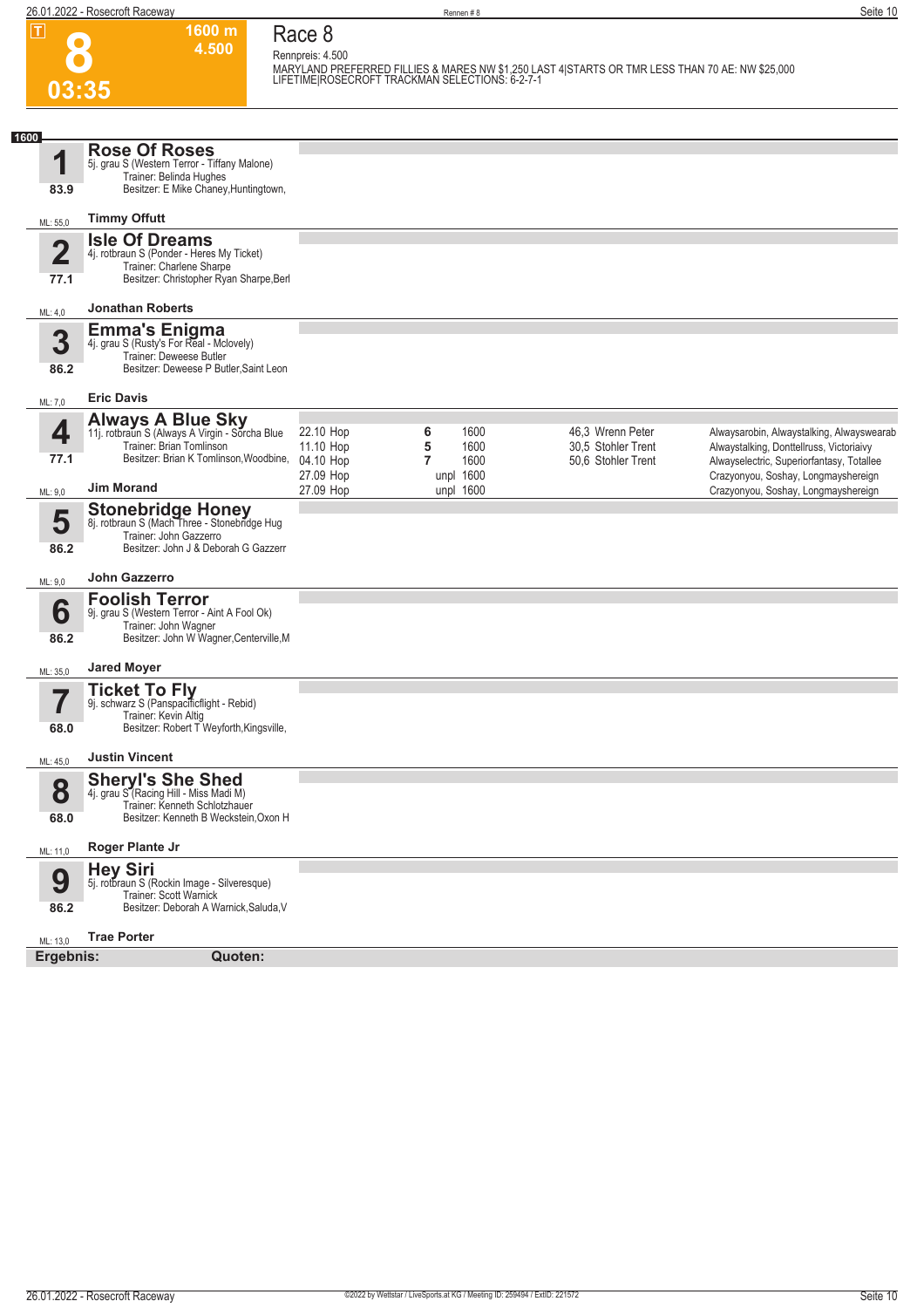**1600 m 12.000**  **Race 9 Rennpreis: 12.000**

**MARYLAND PREFERRED OPEN HANDICAP (PP BY MONEY EARNED|LAST 4 STARTS) ROSECROFT TRACKMAN SELECTIONS: 3-4-5-9** 

## **9 03:55**

| 1600                  |                                                                                                            |  |
|-----------------------|------------------------------------------------------------------------------------------------------------|--|
| 1                     | <b>Whiskeyinmywater</b><br>7j. rotbraun W (Conway Hall - Bourbon Belle)<br><b>Trainer: Trevor Stafford</b> |  |
| 77.1                  | Besitzer: Rusty A Thawley, Denton, Md                                                                      |  |
| ML: 11,0              | <b>Jim Morand</b>                                                                                          |  |
| $\overline{2}$        | <b>Voss Volo</b>                                                                                           |  |
|                       | 7j. rotbraun W (Credit Winner - Silver Springs)<br>Trainer: Arlene Cameron                                 |  |
| 86.2                  | Besitzer: Arlene E Cameron, Littlestown                                                                    |  |
| ML: 9,0               | <b>Jared Moyer</b>                                                                                         |  |
| 3                     | <b>Warrior Way</b><br>7j. rotbraun W (Muscle Mass - Girlsruleboyslos                                       |  |
|                       | Trainer: John Wagner                                                                                       |  |
| 81.6                  | Besitzer: John W Wagner, Centerville, M                                                                    |  |
| ML: 35,0              | John Wagner                                                                                                |  |
|                       | <b>Wings Of Speed</b>                                                                                      |  |
| 4                     | 6j. rotbraun W (Archangel - Independent Dam<br>Trainer: Michael Hall                                       |  |
| 77.1                  | Besitzer: Michael P Hall, Ocean City, Md                                                                   |  |
| ML: 4,0               | <b>Jonathan Roberts</b>                                                                                    |  |
|                       | <b>Windsun Cobra</b>                                                                                       |  |
| 5                     | 11j. rotbraun W (Kadabra - Imageofaclearnight<br>Trainer: Roberta Nikodemski                               |  |
| 81.6                  | Besitzer: Roberta W & Michael A Nikod                                                                      |  |
| ML: 5,0               | <b>Frank Milby</b>                                                                                         |  |
|                       | <b>What That Is</b>                                                                                        |  |
| 6                     | 7j. rotbraun W (Cam's Rocket - Give Em The<br>Trainer: Kerry Welty                                         |  |
| 68.0                  | Besitzer: Kerry L Welty, Westminster, M                                                                    |  |
| ML: 9,0               | Roger Plante Jr                                                                                            |  |
| 5                     | <b>Puddin N Pie</b>                                                                                        |  |
|                       | 8j. rotbraun W (Yankee Glide - Banbury Cross)<br>Trainer: Howard Birney                                    |  |
| 83.9                  | Besitzer: Howard L Birney, North East,                                                                     |  |
| ML: 7,0               | <b>Timmy Offutt</b>                                                                                        |  |
|                       | <b>Common Parlance</b>                                                                                     |  |
| 8                     | 8j. grau W (Crazed - Angevine)                                                                             |  |
| 86.2                  | Trainer: John Cabot<br>Besitzer: Howard J Kaufman, Bryn Maw                                                |  |
| ML: 55,0              | <b>Trae Porter</b>                                                                                         |  |
|                       | <b>Explosive Drama</b><br>10j. rotbraun W (Explosive Matter - Phillycityha                                 |  |
| 9                     | Trainer: Jason Walters                                                                                     |  |
| 77.1                  | Besitzer: Jason E Walters, Hughesville,                                                                    |  |
|                       | <b>Russell Foster</b>                                                                                      |  |
| ML: 45,0<br>Ergebnis: | Quoten:                                                                                                    |  |
|                       |                                                                                                            |  |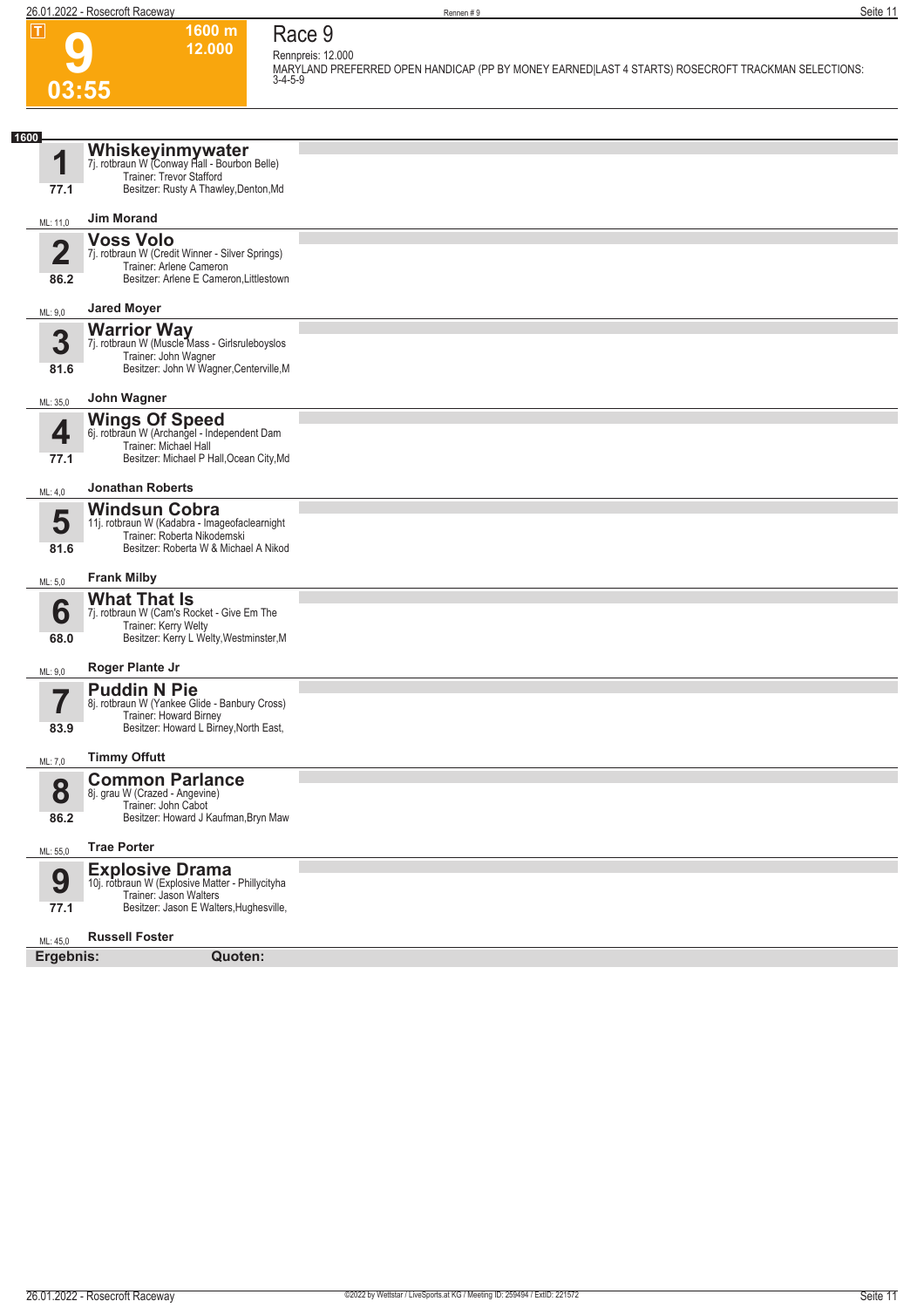$\boxed{1}$ 

**04:15**

**Race 10 Rennpreis: 10.000**

**1600 m 10.000** 

**MARYLAND PREFERRED FILLIES & MARES OPEN HANDICAP (PP|BY MONEY EARNED LAST 4 STARTS) ROSECROFT TRACKMAN|SELECTIONS: 4-7-6-5** 

| 1600                     |                                                                              |  |
|--------------------------|------------------------------------------------------------------------------|--|
|                          | <b>Auntmilly'smartini</b><br>7j. rotbraun S (Three Olives - Kennairnmilleysc |  |
| 1                        | Trainer: Brittany Bounds                                                     |  |
| 77.1                     | Besitzer: Brittany N Bounds, Sharptown                                       |  |
| ML: 9,0                  | <b>Russell Foster</b>                                                        |  |
|                          | <b>Miss Choptank</b><br>7j. rotbraun S (Total Truth - Blaze Of Color)        |  |
| $\overline{\mathbf{2}}$  | Trainer: Brian Malone                                                        |  |
| 81.6                     | Besitzer: Brian S Malone, Ocean View,                                        |  |
| ML: 7,0                  | John Wagner                                                                  |  |
|                          | <b>Lincoln's Girl N</b>                                                      |  |
| 3                        | 7j. rotbraun S (Sir Lincoln - Tania Tandias)<br>Trainer: Basil Sapienza      |  |
| 86.2                     | Besitzer: Basil Sapienza, Greenbelt, Md                                      |  |
| ML: 11,0                 | <b>Trae Porter</b>                                                           |  |
|                          | <b>Arts And Flowers</b>                                                      |  |
| 4                        | 9j. grau S (Artistic Fella - Signfromdivine)<br>Trainer: Phyllis Copeland    |  |
| 68.0                     | Besitzer: Roger B Plante Jr, Wyoming, D                                      |  |
| ML: 45,0                 | Roger Plante Jr                                                              |  |
|                          |                                                                              |  |
| 5                        | <b>Jackie's Express</b><br>5j. rotbraun S (Roll With Joe - Beach Sunset)     |  |
| 86.2                     | Trainer: Colby Hubble<br>Besitzer: Colby D Hubble, ljamsville, Md            |  |
|                          | <b>Jared Moyer</b>                                                           |  |
| ML: 55,0                 |                                                                              |  |
| 6                        | <b>Beach Boutique</b><br>5j. rotbraun S (Somebeachsomewhere - Dash           |  |
| 86.2                     | Trainer: Katie Flaherty<br>Besitzer: Katie Flaherty, Queen Anne, M           |  |
|                          |                                                                              |  |
| ML: 5,0                  | <b>Eric Davis</b>                                                            |  |
| $\overline{\phantom{a}}$ | <b>Lyons Softassilk</b>                                                      |  |
|                          | 4j. rotbraun S (Somebeachsomewhere - Bettor<br>Trainer: Michael Hall         |  |
| 77.1                     | Besitzer: Let It Ride Stables Inc, Boca R                                    |  |
| ML: 35,0                 | <b>Jonathan Roberts</b>                                                      |  |
| Ergebnis:                | Quoten:                                                                      |  |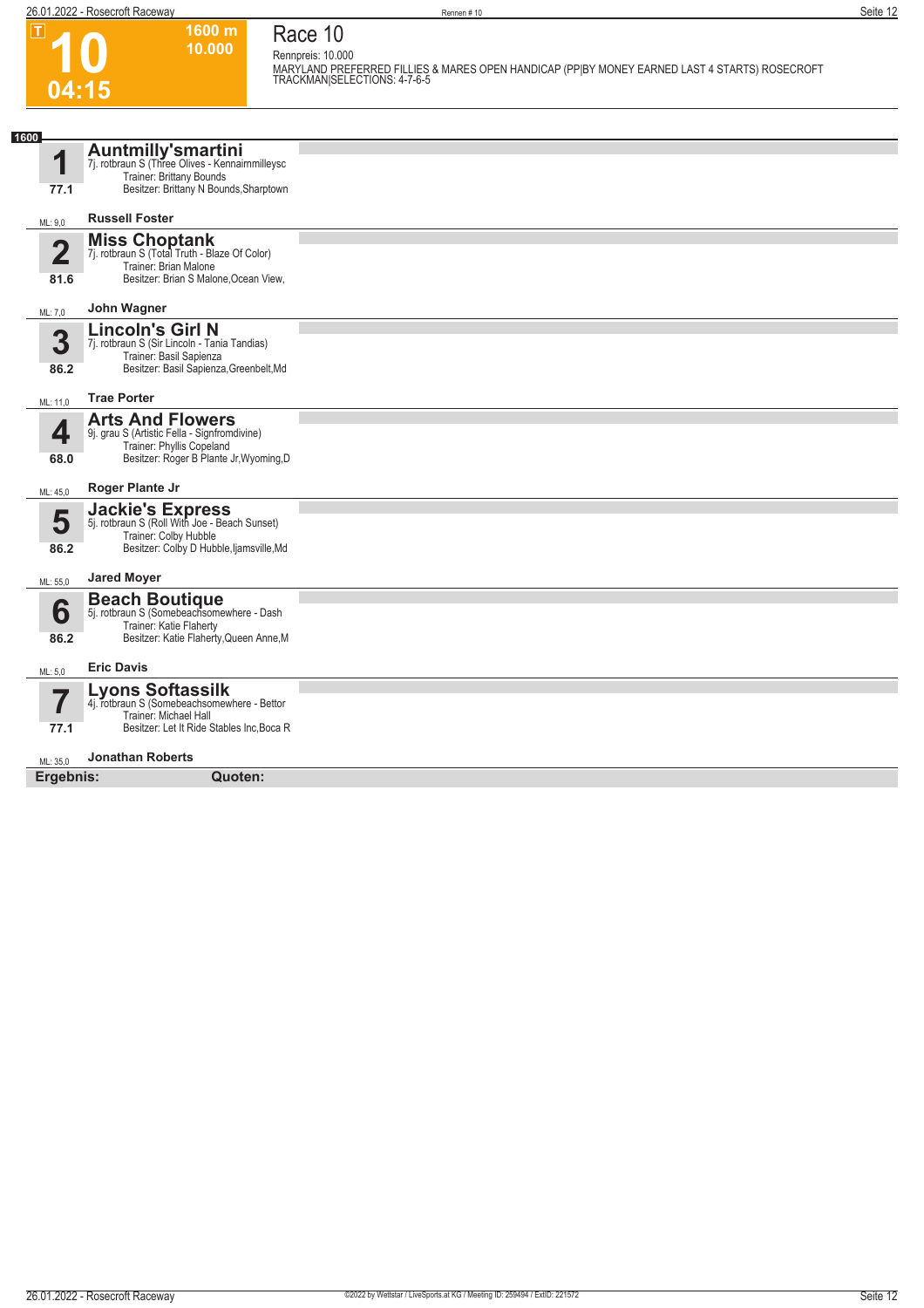$\boxed{1}$ 

**04:35**

**1600 m 7.000 Race 11 Rennpreis: 7.000**

**MARYLAND PREFERRED FILLIES & MARES NW \$4,000 LAST 4|STARTS (NW \$2,500 CONDITION DRAW INSIDE) ROSECROFT|TRACKMAN SELECTIONS: 7-8-5-6** 

| 1600                    |                                                                                                                                            |                                        |             |                      |                                                                 |                                                                                                                                |
|-------------------------|--------------------------------------------------------------------------------------------------------------------------------------------|----------------------------------------|-------------|----------------------|-----------------------------------------------------------------|--------------------------------------------------------------------------------------------------------------------------------|
| 4                       | <b>Sportjet Ray</b><br>6j. grau S (Sportswriter - Woes Jet Filly)<br>Trainer: Gary Crescenze                                               |                                        |             |                      |                                                                 |                                                                                                                                |
| 86.2                    | Besitzer: Gary L Crescenze, Willard, Md;                                                                                                   |                                        |             |                      |                                                                 |                                                                                                                                |
| ML: 11,0                | <b>Jared Moyer</b>                                                                                                                         |                                        |             |                      |                                                                 |                                                                                                                                |
| $\overline{\mathbf{2}}$ | <b>Summer Squall</b><br>4j. rotbraun S (Betting Line - Cloris Hanover)<br>Trainer: Joseph Offutt                                           |                                        |             |                      |                                                                 |                                                                                                                                |
| 86.2                    | Besitzer: Joseph M & Karen Y Offutt, W                                                                                                     |                                        |             |                      |                                                                 |                                                                                                                                |
| ML: 13,0                | <b>Trae Porter</b>                                                                                                                         |                                        |             |                      |                                                                 |                                                                                                                                |
| 3<br>77.1               | <b>Winter Games</b><br>8j. rotbraun S (Bettor's Delight - Righteous Re<br>Trainer: W Bib Roberts<br>Besitzer: William B Roberts, Brandywin |                                        |             |                      |                                                                 |                                                                                                                                |
| ML: 7,0                 | <b>Jonathan Roberts</b>                                                                                                                    |                                        |             |                      |                                                                 |                                                                                                                                |
| 4                       | <b>Gorgeous Road</b><br>9j. schwarz S (I'm Gorgeous - Da Vinci Road)<br>Trainer: Timmy Offutt<br>Besitzer: Timmy J Offutt, Woodsboro, M    |                                        |             |                      |                                                                 |                                                                                                                                |
| 83.9                    |                                                                                                                                            |                                        |             |                      |                                                                 |                                                                                                                                |
| ML: 9,0                 | <b>Timmy Offutt</b>                                                                                                                        |                                        |             |                      |                                                                 |                                                                                                                                |
| 5<br>77.1               | St Lads Maggie Mae<br>12j. rotbraun S (I Am A Fool - Imagine)<br>Trainer: Charlene Sharpe<br>Besitzer: Christopher Ryan Sharpe, Berl       | 22.11 Spck<br>08.11 Spck<br>01.11 Spck | 5<br>1<br>1 | 1600<br>1600<br>1600 | 13,5 Dinning Robert<br>3,9 Merriman Jason<br>1.1 Merriman Jason | Iridethebluebus, Anotheroundofdave, Jbsgol<br>Stladsmaggiemae, Dontgetinmychips, Blueri<br>Stladsmaggiemae, Landosjet, Stroski |
| ML: 45,0                | <b>Jim Morand</b>                                                                                                                          | 25.10 Spck<br>11.10 Spck               | 3<br>2      | 1600<br>1600         | 9.6 Moen Lindsay<br>46,8 Merriman Jason                         | Luckynsamart, Lovelikecrazy, Stladsmaggie<br>Dcnmakemyday, Stladsmaggiemae, Steady                                             |
| 6<br>81.6               | <b>Half A Virgin</b><br>7j. rotbraun S (Always A Virgin - Enniscrone)<br>Trainer: Brian Burton<br>Besitzer: Brian E Burton, Berlin, Md     |                                        |             |                      |                                                                 |                                                                                                                                |
| ML: 55,0                | <b>Brian Burton</b>                                                                                                                        |                                        |             |                      |                                                                 |                                                                                                                                |
| 5,<br>I                 | <b>Ashtons Artillery</b><br>5j. rotbraun S (Art Major - Valmctorian)<br>Trainer: Brittany Bounds                                           |                                        |             |                      |                                                                 |                                                                                                                                |
| 77.1                    | Besitzer: Brittany N Bounds, Sharptown                                                                                                     |                                        |             |                      |                                                                 |                                                                                                                                |
| ML: 35,0                | <b>Russell Foster</b>                                                                                                                      |                                        |             |                      |                                                                 |                                                                                                                                |
| 8                       | <b>Psychic Blue Chip</b><br>7j. rotbraun S (Art Major - All Spirit)<br>Trainer: Jeffery Clark                                              |                                        |             |                      |                                                                 |                                                                                                                                |
| 86.2                    | Besitzer: Jeffery B Clark, Centreville, Md                                                                                                 |                                        |             |                      |                                                                 |                                                                                                                                |
| ML: 4,0                 | <b>Eric Davis</b>                                                                                                                          |                                        |             |                      |                                                                 |                                                                                                                                |
| Ergebnis:               | Quoten:                                                                                                                                    |                                        |             |                      |                                                                 |                                                                                                                                |
|                         |                                                                                                                                            |                                        |             |                      |                                                                 |                                                                                                                                |